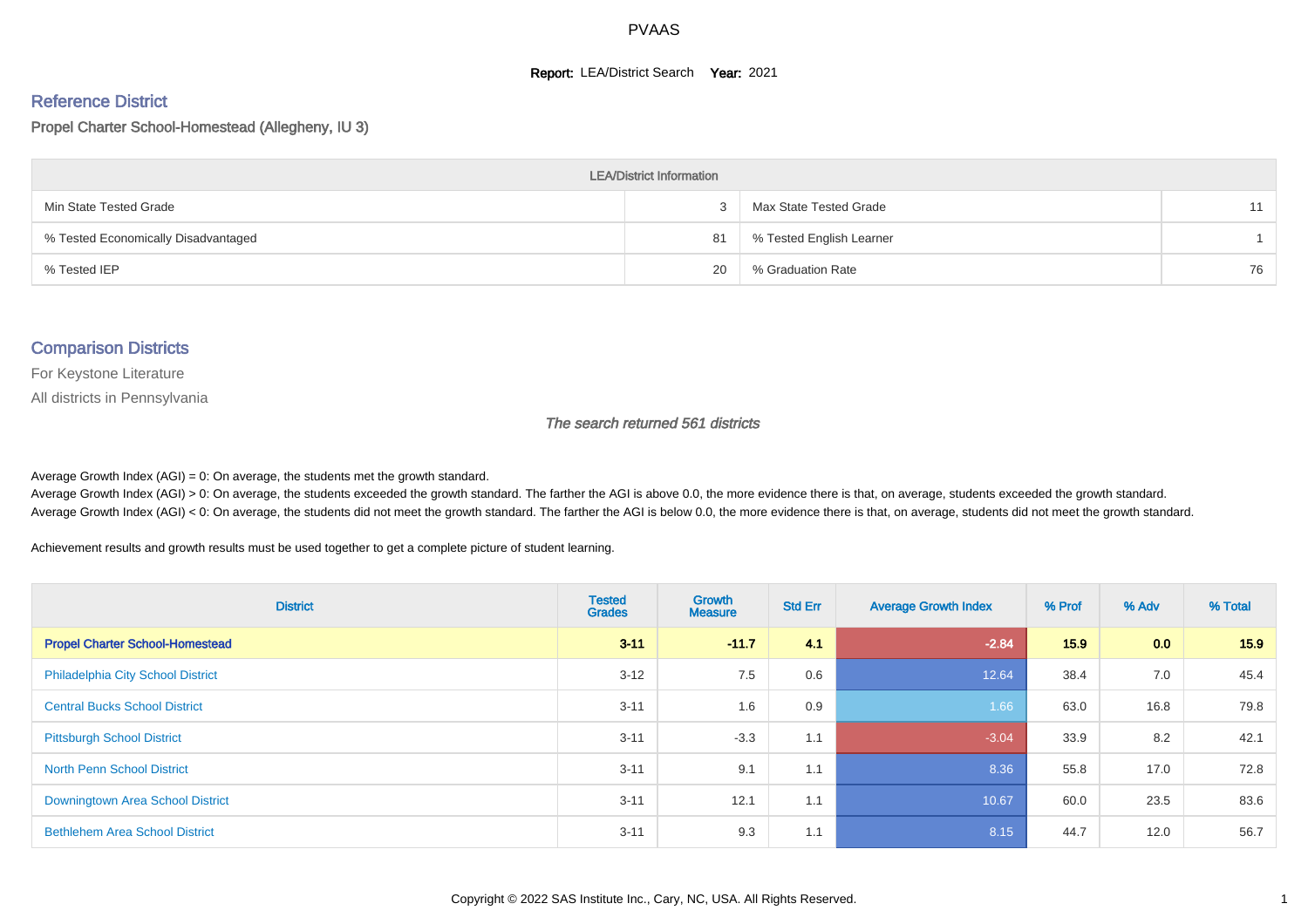| <b>District</b>                           | <b>Tested</b><br><b>Grades</b> | <b>Growth</b><br><b>Measure</b> | <b>Std Err</b> | <b>Average Growth Index</b> | % Prof | % Adv | % Total |
|-------------------------------------------|--------------------------------|---------------------------------|----------------|-----------------------------|--------|-------|---------|
| <b>Propel Charter School-Homestead</b>    | $3 - 11$                       | $-11.7$                         | 4.1            | $-2.84$                     | 15.9   | 0.0   | 15.9    |
| <b>Council Rock School District</b>       | $3 - 11$                       | 8.9                             | 1.2            | 7.65                        | 62.8   | 16.6  | 79.4    |
| <b>West Chester Area School District</b>  | $3 - 11$                       | 12.6                            | 1.2            | 10.38                       | 66.8   | 20.2  | 87.0    |
| <b>Parkland School District</b>           | $3 - 11$                       | 5.3                             | 1.2            | 4.30                        | 58.0   | 22.3  | 80.4    |
| <b>Cumberland Valley School District</b>  | $3 - 12$                       | 18.5                            | 1.3            | 14.64                       | 60.7   | 23.4  | 84.1    |
| <b>East Penn School District</b>          | $3 - 11$                       | 4.1                             | 1.3            | 3.27                        | 55.8   | 11.5  | 67.3    |
| <b>Lower Merion School District</b>       | $3 - 11$                       | 19.0                            | 1.3            | 14.93                       | 55.6   | 29.9  | 85.5    |
| <b>North Allegheny School District</b>    | $3 - 11$                       | 17.4                            | 1.3            | 13.52                       | 59.5   | 28.1  | 87.6    |
| <b>Central Dauphin School District</b>    | $3 - 11$                       | 4.4                             | 1.3            | 3.32                        | 53.3   | 7.4   | 60.7    |
| <b>Chambersburg Area School District</b>  | $3 - 11$                       | $-9.5$                          | 1.3            | $-7.20$                     | 42.7   | 8.6   | 51.4    |
| <b>Neshaminy School District</b>          | $3 - 11$                       | 4.0                             | 1.3            | 3.02                        | 58.7   | 9.5   | 68.2    |
| <b>Spring-Ford Area School District</b>   | $3 - 11$                       | 6.0                             | 1.3            | 4.46                        | 60.8   | 16.5  | 77.4    |
| <b>Allentown City School District</b>     | $3 - 12$                       | 5.3                             | 1.4            | 3.88                        | 25.3   | 2.7   | 28.0    |
| <b>Reading School District</b>            | $3 - 11$                       | 10.1                            | 1.4            | 7.25                        | 24.7   | 2.4   | 27.2    |
| <b>West Shore School District</b>         | $3 - 12$                       | $5.0\,$                         | 1.4            | 3.59                        | 54.2   | 9.4   | 63.6    |
| <b>Seneca Valley School District</b>      | $3 - 11$                       | $-1.4$                          | 1.4            | $-0.99$                     | 57.2   | 11.4  | 68.6    |
| <b>Hazleton Area School District</b>      | $3 - 11$                       | 9.6                             | 1.4            | 6.77                        | 45.0   | 7.8   | 52.9    |
| <b>Easton Area School District</b>        | $3 - 12$                       | $-4.1$                          | 1.4            | $-2.91$                     | 39.9   | 4.0   | 43.9    |
| <b>Hempfield School District</b>          | $3 - 11$                       | 0.1                             | 1.4            | 0.08                        | 58.2   | 9.9   | 68.2    |
| <b>State College Area School District</b> | $3 - 11$                       | 20.5                            | 1.4            | 14.33                       | 58.0   | 25.9  | 84.0    |
| <b>Pennridge School District</b>          | $3 - 10$                       | $-16.8$                         | 1.4            | $-11.59$                    | 46.8   | 8.0   | 54.9    |
| <b>Lancaster School District</b>          | $3 - 12$                       | $-15.8$                         | 1.5            | $-10.90$                    | 14.6   | 2.3   | 16.9    |
| Mt Lebanon School District                | $3 - 11$                       | $-1.0$                          | 1.5            | $-0.70$                     | 61.9   | 24.0  | 85.9    |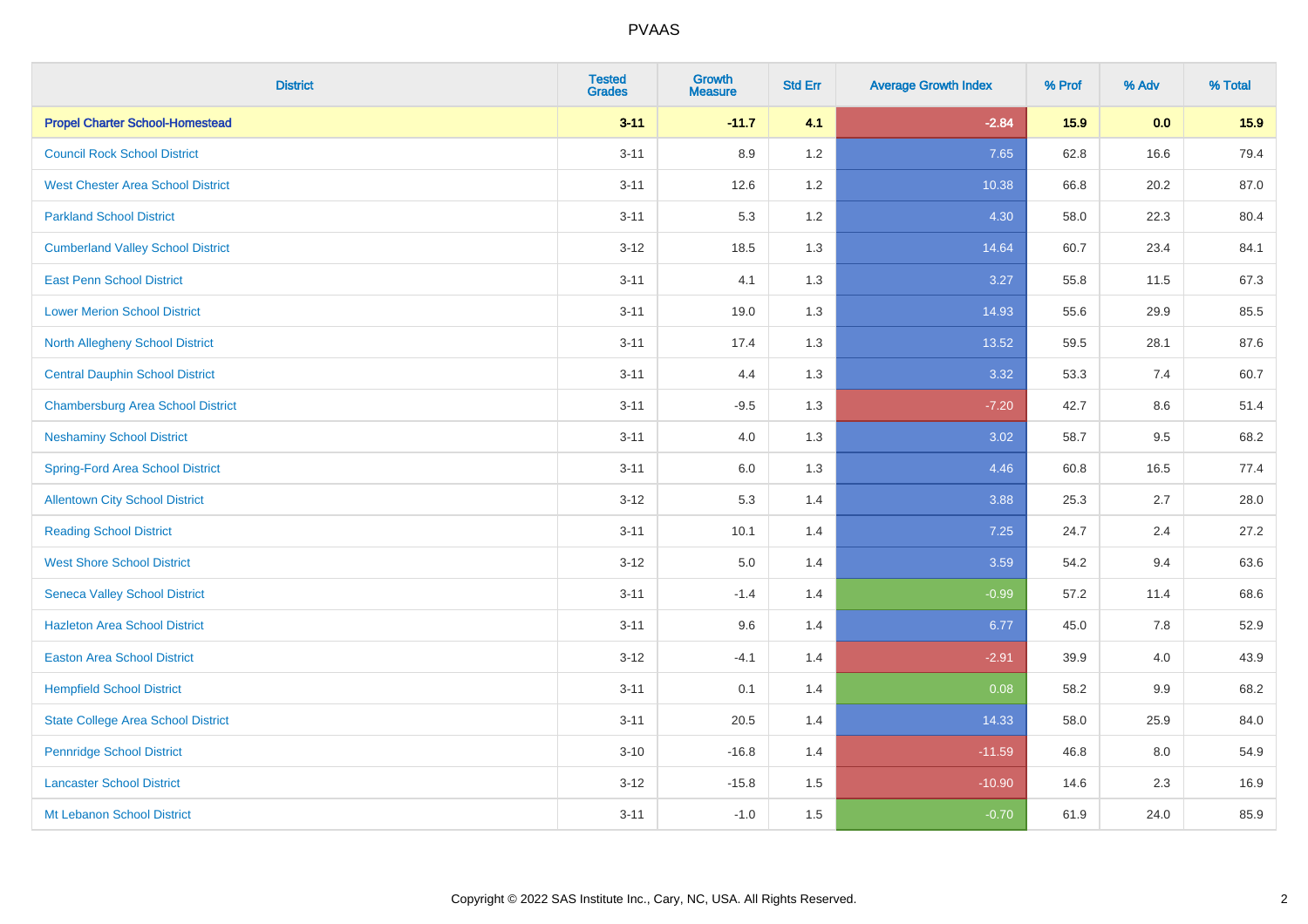| <b>District</b>                           | <b>Tested</b><br><b>Grades</b> | <b>Growth</b><br><b>Measure</b> | <b>Std Err</b> | <b>Average Growth Index</b> | % Prof | % Adv   | % Total |
|-------------------------------------------|--------------------------------|---------------------------------|----------------|-----------------------------|--------|---------|---------|
| <b>Propel Charter School-Homestead</b>    | $3 - 11$                       | $-11.7$                         | 4.1            | $-2.84$                     | 15.9   | 0.0     | 15.9    |
| Pocono Mountain School District           | $3 - 12$                       | 6.8                             | 1.5            | 4.62                        | 45.8   | 5.0     | 50.7    |
| <b>Pennsbury School District</b>          | $3 - 11$                       | 11.7                            | 1.5            | 7.90                        | 60.1   | 21.3    | 81.3    |
| <b>Boyertown Area School District</b>     | $3 - 11$                       | $-4.7$                          | 1.5            | $-3.17$                     | 55.2   | 11.3    | 66.5    |
| <b>Wilson School District</b>             | $3 - 12$                       | 8.8                             | 1.5            | 5.96                        | 52.6   | 14.6    | 67.2    |
| <b>Upper Darby School District</b>        | $3-12$                         | 6.9                             | 1.5            | 4.62                        | 45.0   | 6.7     | 51.7    |
| <b>Souderton Area School District</b>     | $3 - 11$                       | 12.4                            | 1.5            | 8.28                        | 61.7   | 15.2    | 76.9    |
| <b>Millcreek Township School District</b> | $3 - 11$                       | 3.1                             | 1.5            | 2.06                        | 55.6   | 14.2    | 69.7    |
| <b>Haverford Township School District</b> | $3 - 11$                       | 8.0                             | 1.5            | 5.27                        | 53.0   | 25.5    | 78.6    |
| <b>Dallastown Area School District</b>    | $3 - 11$                       | 13.5                            | 1.5            | 8.84                        | 56.0   | 17.9    | 73.8    |
| Pennsylvania Cyber Charter School         | $3 - 11$                       | 11.6                            | 1.5            | 7.54                        | 46.3   | 5.0     | 51.3    |
| <b>Butler Area School District</b>        | $3 - 11$                       | $-6.5$                          | 1.5            | $-4.26$                     | 42.5   | 9.4     | 51.9    |
| <b>Erie City School District</b>          | $3-12$                         | $-14.5$                         | 1.6            | $-9.26$                     | 25.4   | $3.0\,$ | 28.4    |
| East Stroudsburg Area School District     | $3 - 11$                       | 0.1                             | 1.6            | 0.05                        | 45.8   | 7.8     | 53.6    |
| <b>Hempfield Area School District</b>     | $3 - 12$                       | 4.6                             | 1.6            | 2.86                        | 53.5   | 20.1    | 73.6    |
| <b>Perkiomen Valley School District</b>   | $3 - 11$                       | $-3.5$                          | 1.6            | $-2.18$                     | 53.8   | 13.4    | 67.2    |
| Northampton Area School District          | $3 - 11$                       | 4.0                             | 1.6            | 2.51                        | 52.3   | 10.8    | 63.1    |
| <b>Norristown Area School District</b>    | $3 - 12$                       | $-12.8$                         | 1.6            | $-7.98$                     | 23.5   | 2.3     | 25.7    |
| <b>Avon Grove School District</b>         | $3 - 10$                       | 10.0                            | 1.6            | 6.26                        | 56.3   | 18.6    | 74.9    |
| <b>Manheim Township School District</b>   | $3-12$                         | $-0.9$                          | 1.6            | $-0.58$                     | 53.2   | 15.5    | 68.7    |
| <b>Owen J Roberts School District</b>     | $3 - 11$                       | $-12.3$                         | 1.6            | $-7.61$                     | 57.0   | 11.9    | 69.0    |
| <b>Penn Manor School District</b>         | $3 - 11$                       | $-0.4$                          | 1.6            | $-0.25$                     | 51.9   | 12.6    | 64.5    |
| <b>Canon-Mcmillan School District</b>     | $3 - 11$                       | $-0.8$                          | 1.6            | $-0.50$                     | 58.7   | 15.9    | 74.6    |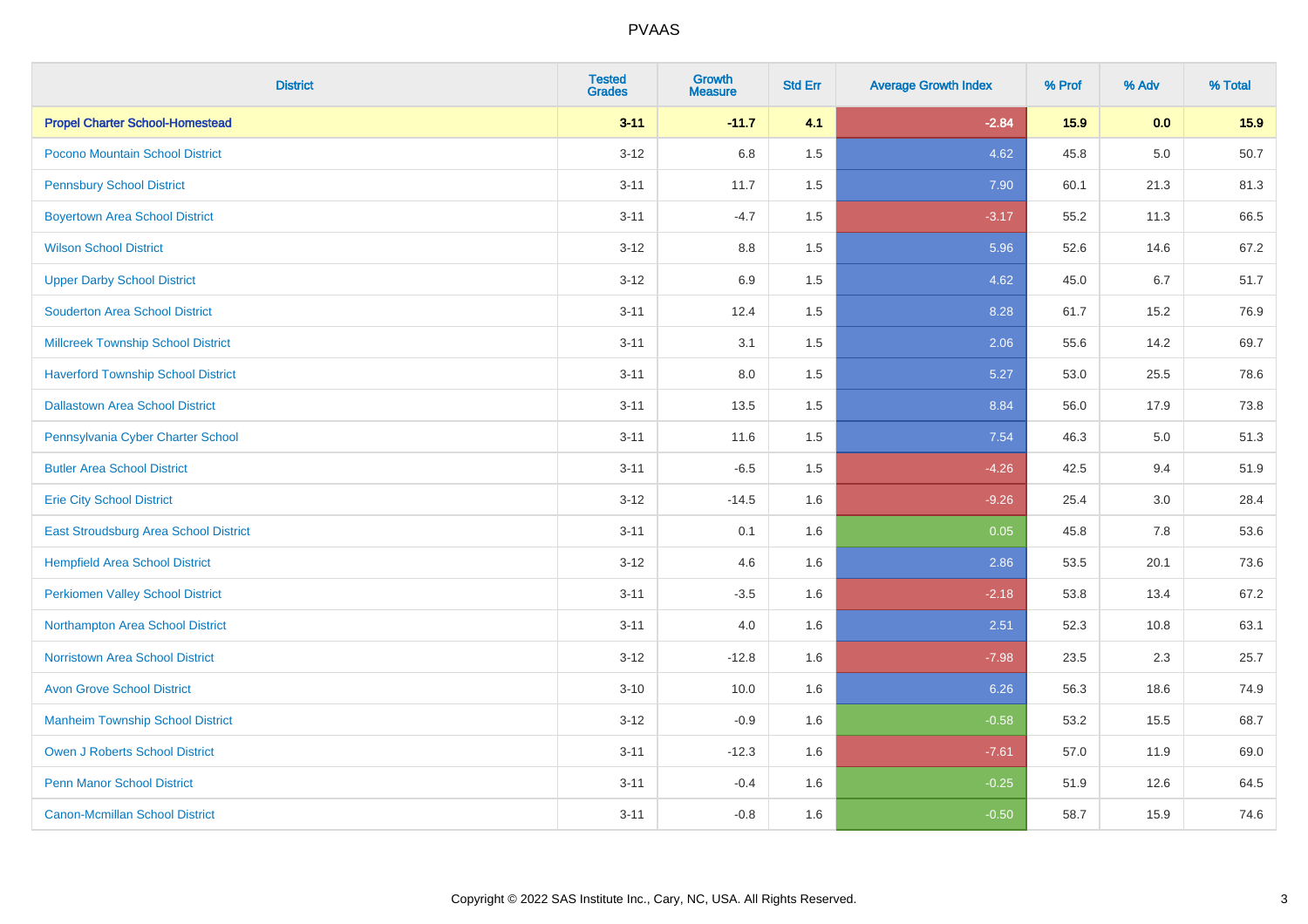| <b>District</b>                             | <b>Tested</b><br><b>Grades</b> | Growth<br><b>Measure</b> | <b>Std Err</b> | <b>Average Growth Index</b> | % Prof | % Adv | % Total |
|---------------------------------------------|--------------------------------|--------------------------|----------------|-----------------------------|--------|-------|---------|
| <b>Propel Charter School-Homestead</b>      | $3 - 11$                       | $-11.7$                  | 4.1            | $-2.84$                     | 15.9   | 0.0   | 15.9    |
| <b>Bensalem Township School District</b>    | $3 - 11$                       | 1.6                      | 1.6            | 0.98                        | 38.8   | 8.3   | 47.1    |
| Altoona Area School District                | $3 - 12$                       | 3.3                      | 1.6            | 1.99                        | 47.7   | 8.2   | 55.9    |
| <b>Quakertown Community School District</b> | $3 - 12$                       | $-4.4$                   | 1.6            | $-2.70$                     | 56.5   | 10.0  | 66.6    |
| <b>Cornwall-Lebanon School District</b>     | $3 - 11$                       | 8.3                      | 1.6            | 5.08                        | 47.2   | 8.4   | 55.6    |
| <b>Ridley School District</b>               | $3 - 12$                       | 10.0                     | 1.6            | 6.10                        | 45.6   | 8.2   | 53.8    |
| <b>Mifflin County School District</b>       | $3 - 11$                       | 9.1                      | 1.7            | 5.49                        | 47.1   | 6.7   | 53.8    |
| <b>Nazareth Area School District</b>        | $3 - 11$                       | $-4.7$                   | 1.7            | $-2.82$                     | 59.2   | 9.9   | 69.0    |
| <b>Garnet Valley School District</b>        | $3 - 10$                       | 10.9                     | 1.7            | 6.53                        | 67.1   | 19.0  | 86.1    |
| <b>Centennial School District</b>           | $3 - 10$                       | 7.1                      | 1.7            | 4.29                        | 50.1   | 8.7   | 58.9    |
| <b>Coatesville Area School District</b>     | $3 - 11$                       | $-4.4$                   | 1.7            | $-2.62$                     | 36.3   | 4.2   | 40.5    |
| <b>Penn-Trafford School District</b>        | $3 - 11$                       | 13.4                     | 1.7            | 7.87                        | 62.3   | 21.9  | 84.2    |
| <b>Armstrong School District</b>            | $3 - 11$                       | 2.6                      | 1.7            | 1.53                        | 51.5   | 6.1   | 57.6    |
| <b>Colonial School District</b>             | $3 - 11$                       | 14.0                     | 1.7            | 8.21                        | 60.2   | 19.6  | 79.8    |
| <b>Central York School District</b>         | $3 - 12$                       | 12.3                     | 1.7            | 7.20                        | 55.5   | 11.5  | 67.0    |
| <b>York Co School Of Technology</b>         | $9 - 12$                       | $-3.8$                   | 1.7            | $-2.22$                     | 39.1   | 5.6   | 44.7    |
| Hatboro-Horsham School District             | $3 - 11$                       | $-12.8$                  | 1.7            | $-7.47$                     | 45.6   | 7.2   | 52.8    |
| <b>Methacton School District</b>            | $3 - 11$                       | 2.5                      | 1.7            | 1.43                        | 62.5   | 16.4  | 79.0    |
| <b>Springfield School District</b>          | $3 - 11$                       | 13.8                     | 1.7            | 7.99                        | 60.9   | 21.5  | 82.4    |
| <b>Norwin School District</b>               | $3 - 11$                       | 18.0                     | 1.7            | 10.37                       | 58.5   | 27.0  | 85.4    |
| <b>Upper Saint Clair School District</b>    | $3 - 11$                       | 18.5                     | 1.7            | 10.65                       | 61.8   | 30.1  | 91.9    |
| <b>Governor Mifflin School District</b>     | $3 - 11$                       | 4.1                      | 1.8            | 2.33                        | 42.5   | 7.2   | 49.7    |
| <b>Bethel Park School District</b>          | $3 - 11$                       | 5.6                      | 1.8            | 3.18                        | 65.3   | 18.6  | 83.9    |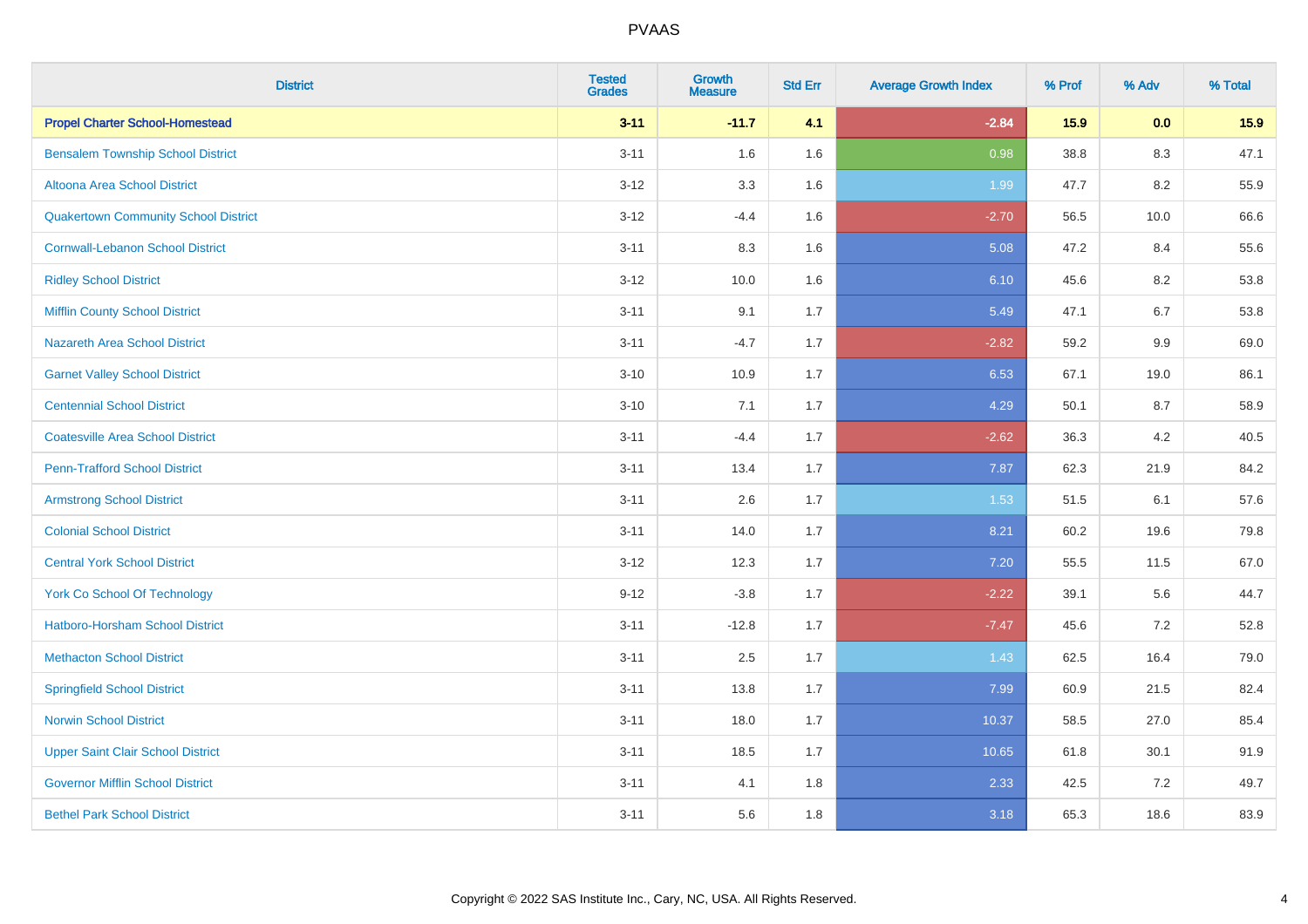| <b>District</b>                                    | <b>Tested</b><br><b>Grades</b> | <b>Growth</b><br><b>Measure</b> | <b>Std Err</b> | <b>Average Growth Index</b> | % Prof | % Adv | % Total |
|----------------------------------------------------|--------------------------------|---------------------------------|----------------|-----------------------------|--------|-------|---------|
| <b>Propel Charter School-Homestead</b>             | $3 - 11$                       | $-11.7$                         | 4.1            | $-2.84$                     | 15.9   | 0.0   | 15.9    |
| <b>Whitehall-Coplay School District</b>            | $3 - 11$                       | 6.1                             | 1.8            | 3.45                        | 49.3   | 7.4   | 56.6    |
| <b>Warren County School District</b>               | $3 - 11$                       | $-0.1$                          | 1.8            | $-0.06$                     | 37.2   | 5.3   | 42.6    |
| <b>Williamsport Area School District</b>           | $3 - 11$                       | 1.9                             | 1.8            | 1.04                        | 44.1   | 12.8  | 56.9    |
| <b>Mechanicsburg Area School District</b>          | $3 - 11$                       | 5.9                             | 1.8            | 3.29                        | 57.2   | 13.7  | 70.9    |
| <b>Ephrata Area School District</b>                | $3 - 11$                       | 5.6                             | 1.8            | 3.12                        | 54.7   | 9.5   | 64.2    |
| <b>Upper Dublin School District</b>                | $3 - 12$                       | 15.4                            | 1.8            | 8.53                        | 60.8   | 24.8  | 85.6    |
| <b>Delaware Valley School District</b>             | $3 - 11$                       | 12.6                            | 1.8            | 6.93                        | 55.2   | 16.2  | 71.4    |
| <b>Pine-Richland School District</b>               | $3 - 11$                       | 11.5                            | 1.8            | 6.31                        | 60.6   | 24.4  | 85.0    |
| <b>Wissahickon School District</b>                 | $3 - 10$                       | 12.5                            | 1.8            | 6.85                        | 58.3   | 22.4  | 80.7    |
| <b>Peters Township School District</b>             | $3 - 11$                       | 5.0                             | 1.8            | 2.76                        | 59.8   | 26.1  | 85.9    |
| <b>Kennett Consolidated School District</b>        | $3 - 11$                       | 4.8                             | 1.8            | 2.61                        | 52.5   | 10.7  | 63.2    |
| Fox Chapel Area School District                    | $3 - 11$                       | $9.8\,$                         | 1.8            | 5.36                        | 56.6   | 28.6  | 85.2    |
| <b>North Hills School District</b>                 | $3 - 11$                       | $-1.8$                          | 1.8            | $-0.96$                     | 59.1   | 14.1  | 73.2    |
| <b>Conestoga Valley School District</b>            | $3 - 11$                       | 8.7                             | 1.8            | 4.69                        | 60.3   | 13.5  | 73.8    |
| <b>Elizabethtown Area School District</b>          | $3 - 12$                       | $-0.9$                          | 1.9            | $-0.47$                     | 50.0   | 11.2  | 61.2    |
| <b>Shaler Area School District</b>                 | $3 - 11$                       | $-0.8$                          | 1.9            | $-0.43$                     | 49.1   | 9.6   | 58.7    |
| <b>Commonwealth Charter Academy Charter School</b> | $3 - 10$                       | 9.1                             | 1.9            | 4.90                        | 47.2   | 9.1   | 56.3    |
| <b>Warwick School District</b>                     | $3 - 11$                       | 5.2                             | 1.9            | 2.76                        | 46.4   | 17.0  | 63.3    |
| <b>South Western School District</b>               | $3 - 12$                       | 3.9                             | 1.9            | 2.08                        | 60.2   | 8.1   | 68.3    |
| <b>Great Valley School District</b>                | $3 - 11$                       | 15.0                            | 1.9            | 7.98                        | 50.0   | 35.0  | 85.0    |
| Palmyra Area School District                       | $3 - 11$                       | 5.6                             | 1.9            | 2.96                        | 56.4   | 15.6  | 72.0    |
| <b>Carlisle Area School District</b>               | $3 - 11$                       | $-5.3$                          | 1.9            | $-2.81$                     | 54.0   | 6.3   | 60.3    |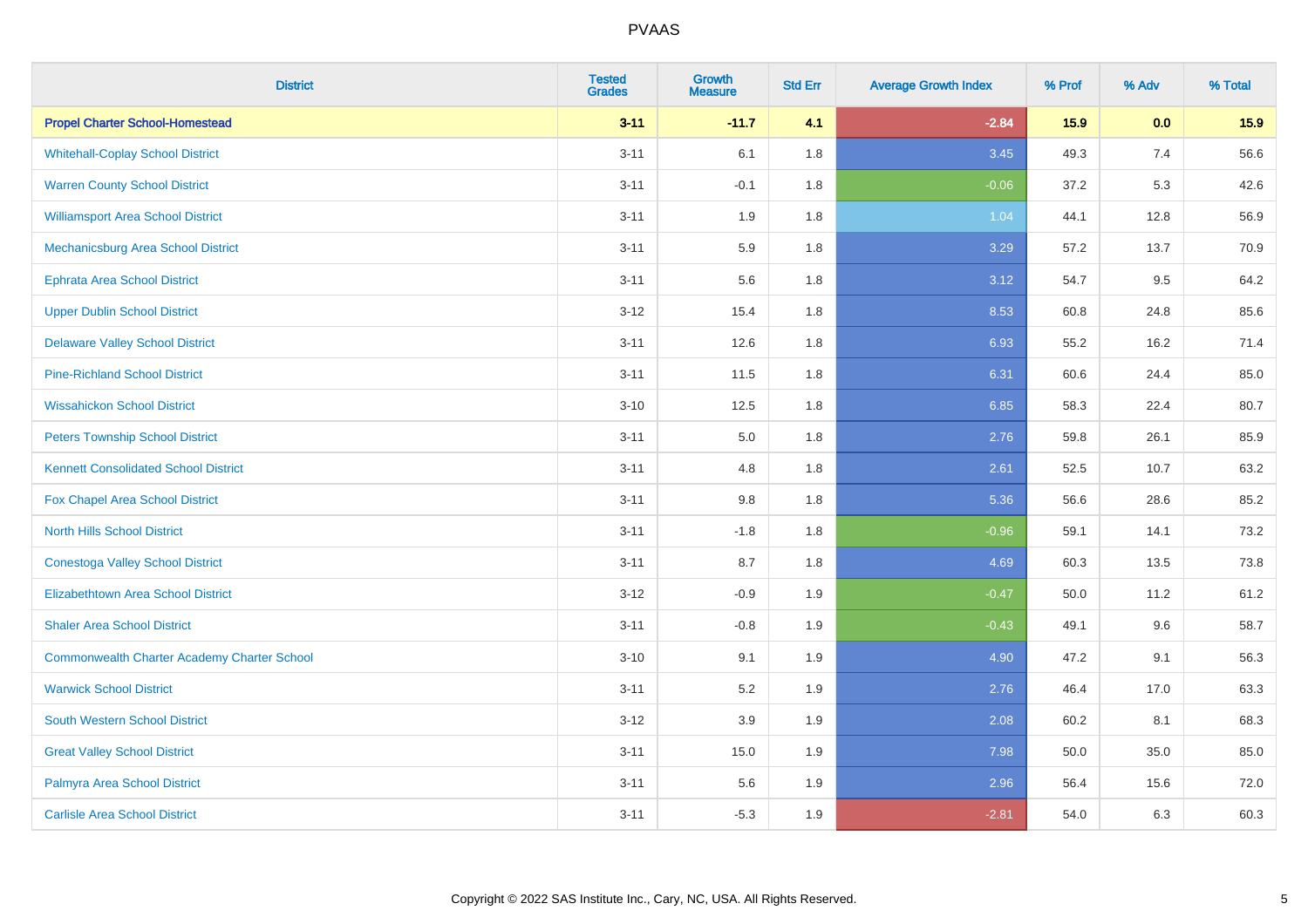| <b>District</b>                          | <b>Tested</b><br><b>Grades</b> | <b>Growth</b><br><b>Measure</b> | <b>Std Err</b> | <b>Average Growth Index</b> | % Prof | % Adv   | % Total |
|------------------------------------------|--------------------------------|---------------------------------|----------------|-----------------------------|--------|---------|---------|
| <b>Propel Charter School-Homestead</b>   | $3 - 11$                       | $-11.7$                         | 4.1            | $-2.84$                     | 15.9   | 0.0     | 15.9    |
| <b>Waynesboro Area School District</b>   | $3 - 12$                       | $-6.1$                          | 1.9            | $-3.20$                     | 50.0   | $6.8\,$ | 56.8    |
| <b>Baldwin-Whitehall School District</b> | $3 - 11$                       | 1.8                             | 1.9            | 0.94                        | 58.6   | 8.6     | 67.1    |
| <b>Muhlenberg School District</b>        | $3 - 10$                       | 4.0                             | 1.9            | 2.10                        | 34.2   | 2.6     | 36.8    |
| <b>Oxford Area School District</b>       | $3 - 11$                       | $-4.3$                          | 1.9            | $-2.26$                     | 41.3   | 8.0     | 49.3    |
| <b>Abington School District</b>          | $3 - 10$                       | $-11.5$                         | 1.9            | $-6.00$                     | 56.2   | 11.6    | 67.8    |
| <b>Exeter Township School District</b>   | $3 - 11$                       | $-10.4$                         | 1.9            | $-5.44$                     | 50.6   | 2.7     | 53.3    |
| <b>Stroudsburg Area School District</b>  | $3 - 11$                       | 5.5                             | 1.9            | 2.88                        | 48.1   | 4.2     | 52.3    |
| <b>Lebanon School District</b>           | $3 - 11$                       | $-1.6$                          | 1.9            | $-0.80$                     | 24.4   | 2.6     | 27.0    |
| <b>Franklin Regional School District</b> | $3 - 11$                       | 2.0                             | 1.9            | 1.02                        | 66.7   | 15.5    | 82.1    |
| <b>Penn-Delco School District</b>        | $3 - 11$                       | $-6.8$                          | 1.9            | $-3.51$                     | 46.6   | 3.2     | 49.8    |
| <b>Moon Area School District</b>         | $3 - 11$                       | 8.2                             | 1.9            | 4.25                        | 58.7   | 18.5    | 77.2    |
| <b>Shippensburg Area School District</b> | $3 - 11$                       | 9.3                             | 1.9            | 4.84                        | 53.1   | 10.2    | 63.3    |
| <b>Greater Latrobe School District</b>   | $3 - 11$                       | 0.6                             | 1.9            | 0.31                        | 55.5   | 14.1    | 69.5    |
| <b>Lower Dauphin School District</b>     | $3 - 11$                       | $0.6\,$                         | 1.9            | 0.33                        | 49.2   | 12.6    | 61.8    |
| South Fayette Township School District   | $3 - 11$                       | 1.7                             | 2.0            | 0.88                        | 61.0   | 26.5    | 87.6    |
| Northern York County School District     | $3 - 11$                       | 15.6                            | 2.0            | 7.98                        | 57.4   | 11.5    | 68.8    |
| Northeastern York School District        | $3 - 11$                       | 5.9                             | 2.0            | 3.03                        | 51.1   | 16.6    | 67.6    |
| <b>Bristol Township School District</b>  | $3 - 11$                       | $-13.9$                         | 2.0            | $-7.05$                     | 31.0   | 3.7     | 34.7    |
| Daniel Boone Area School District        | $3 - 12$                       | 5.7                             | 2.0            | 2.88                        | 51.0   | 11.5    | 62.6    |
| <b>Solanco School District</b>           | $3 - 11$                       | $-11.0$                         | 2.0            | $-5.55$                     | 41.6   | 4.5     | 46.1    |
| Lampeter-Strasburg School District       | $3 - 12$                       | $-8.6$                          | 2.0            | $-4.33$                     | 55.1   | 9.8     | 64.8    |
| <b>Bangor Area School District</b>       | $3 - 12$                       | $-0.9$                          | 2.0            | $-0.43$                     | 44.3   | 4.7     | 49.0    |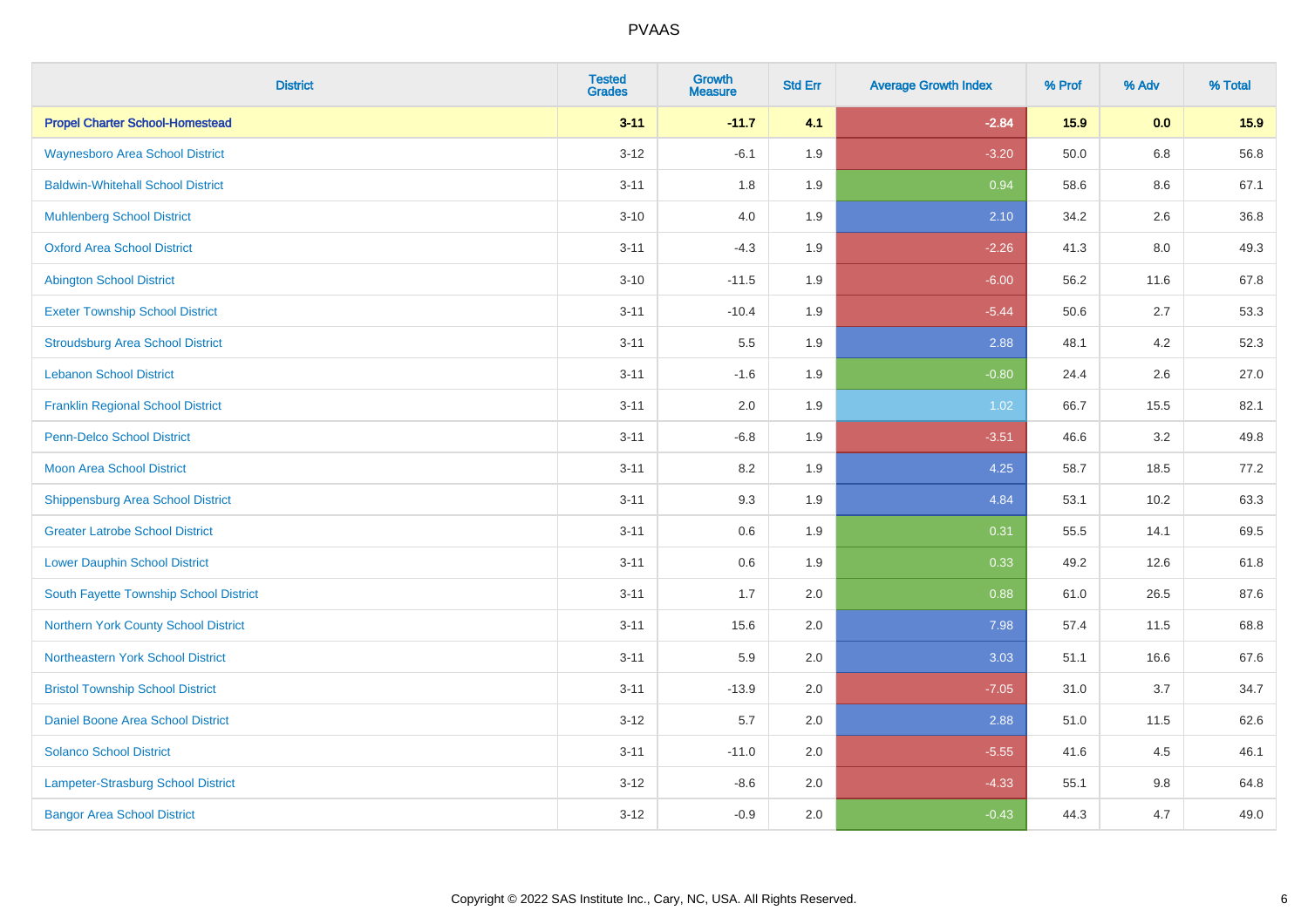| <b>District</b>                             | <b>Tested</b><br><b>Grades</b> | Growth<br><b>Measure</b> | <b>Std Err</b> | <b>Average Growth Index</b> | % Prof | % Adv | % Total |
|---------------------------------------------|--------------------------------|--------------------------|----------------|-----------------------------|--------|-------|---------|
| <b>Propel Charter School-Homestead</b>      | $3 - 11$                       | $-11.7$                  | 4.1            | $-2.84$                     | 15.9   | 0.0   | 15.9    |
| <b>Conewago Valley School District</b>      | $3 - 12$                       | $-0.9$                   | 2.0            | $-0.45$                     | 51.7   | 9.6   | 61.3    |
| <b>Pleasant Valley School District</b>      | $3 - 11$                       | 3.1                      | 2.0            | 1.57                        | 57.2   | 5.5   | 62.8    |
| <b>Kiski Area School District</b>           | $3 - 11$                       | $-3.7$                   | 2.0            | $-1.86$                     | 57.4   | 10.4  | 67.8    |
| <b>Connellsville Area School District</b>   | $3 - 11$                       | 6.1                      | 2.0            | 3.05                        | 45.4   | 7.8   | 53.2    |
| <b>Trinity Area School District</b>         | $3 - 11$                       | $-5.4$                   | 2.0            | $-2.71$                     | 48.3   | 11.8  | 60.1    |
| <b>Upper Merion Area School District</b>    | $3 - 11$                       | 15.3                     | 2.0            | 7.62                        | 59.3   | 19.3  | 78.6    |
| <b>Derry Township School District</b>       | $3 - 10$                       | 12.8                     | 2.0            | 6.39                        | 54.8   | 25.8  | 80.6    |
| <b>Chartiers Valley School District</b>     | $3 - 11$                       | $-1.7$                   | 2.0            | $-0.81$                     | 54.7   | 8.4   | 63.1    |
| <b>Dubois Area School District</b>          | $3 - 11$                       | $-6.2$                   | 2.0            | $-3.07$                     | 50.9   | 13.4  | 64.3    |
| <b>Pottsgrove School District</b>           | $3 - 11$                       | 2.8                      | 2.0            | 1.35                        | 44.0   | 10.0  | 53.9    |
| <b>Cocalico School District</b>             | $3 - 11$                       | 10.6                     | 2.0            | 5.18                        | 50.8   | 14.1  | 64.8    |
| <b>Keystone Central School District</b>     | $3 - 11$                       | $-5.1$                   | 2.0            | $-2.46$                     | 44.7   | 4.6   | 49.4    |
| <b>Dover Area School District</b>           | $3 - 12$                       | 6.0                      | 2.1            | 2.94                        | 52.2   | 6.0   | 58.2    |
| <b>Upper Perkiomen School District</b>      | $3 - 11$                       | 22.1                     | 2.1            | 10.74                       | 57.7   | 13.2  | 70.9    |
| <b>York Suburban School District</b>        | $3 - 11$                       | 10.1                     | 2.1            | 4.91                        | 53.5   | 27.8  | 81.3    |
| <b>Mars Area School District</b>            | $3 - 10$                       | 5.7                      | 2.1            | 2.75                        | 57.9   | 18.2  | 76.1    |
| Southern York County School District        | $3 - 11$                       | 14.2                     | 2.1            | 6.91                        | 55.1   | 18.1  | 73.1    |
| <b>Cheltenham School District</b>           | $3 - 11$                       | $-1.4$                   | 2.1            | $-0.67$                     | 46.1   | 10.0  | 56.1    |
| <b>West Allegheny School District</b>       | $3 - 12$                       | 4.0                      | 2.1            | 1.96                        | 63.1   | 15.7  | 78.8    |
| <b>Hollidaysburg Area School District</b>   | $3 - 11$                       | 6.0                      | 2.1            | 2.88                        | 57.1   | 12.3  | 69.4    |
| <b>Radnor Township School District</b>      | $3 - 12$                       | 1.0                      | 2.1            | 0.50                        | 65.0   | 23.2  | 88.2    |
| <b>West Jefferson Hills School District</b> | $3 - 11$                       | 1.8                      | 2.1            | 0.88                        | 55.7   | 20.8  | 76.4    |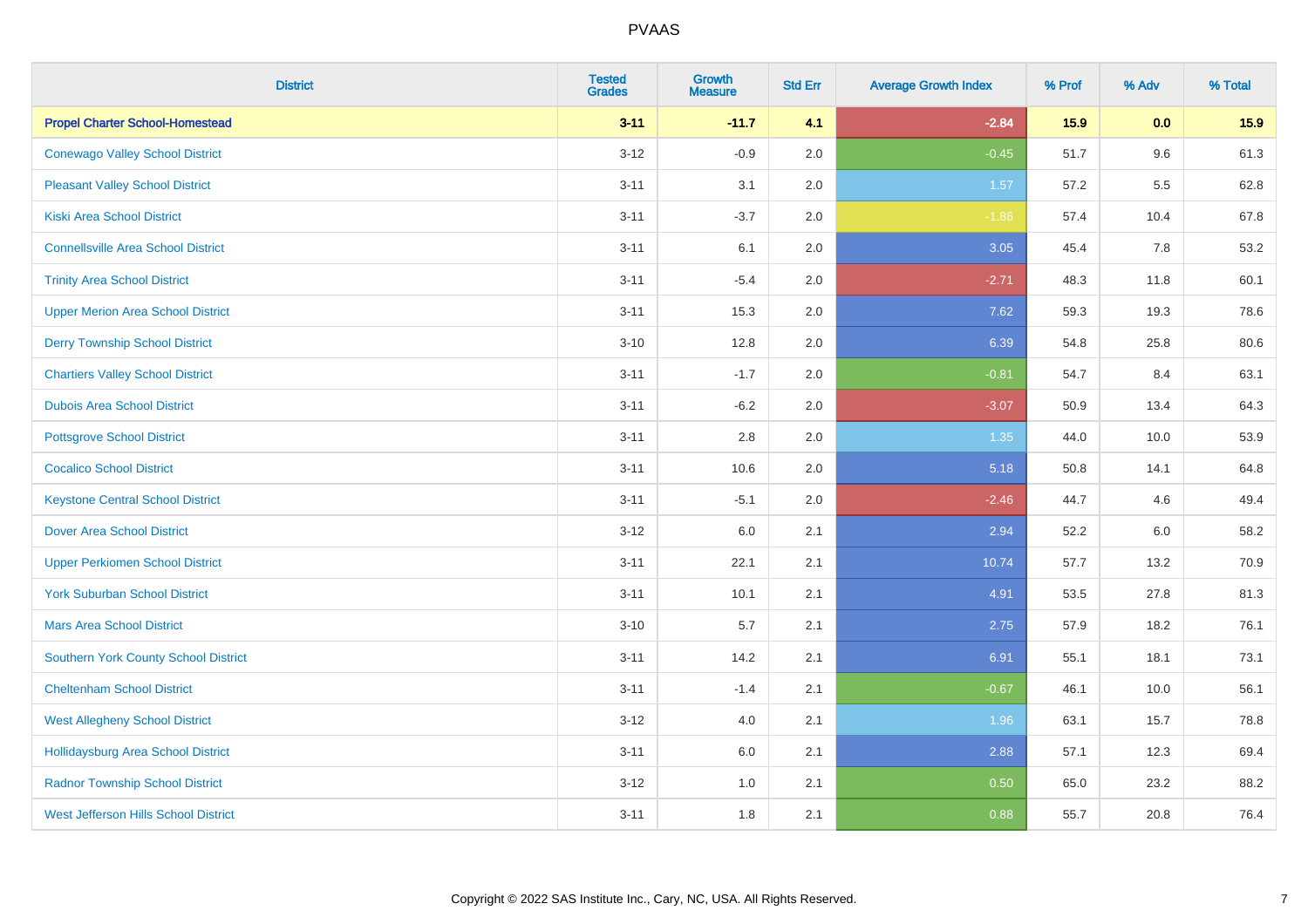| <b>District</b>                                 | <b>Tested</b><br><b>Grades</b> | <b>Growth</b><br><b>Measure</b> | <b>Std Err</b> | <b>Average Growth Index</b> | % Prof | % Adv   | % Total |
|-------------------------------------------------|--------------------------------|---------------------------------|----------------|-----------------------------|--------|---------|---------|
| <b>Propel Charter School-Homestead</b>          | $3 - 11$                       | $-11.7$                         | 4.1            | $-2.84$                     | 15.9   | 0.0     | 15.9    |
| <b>Montour School District</b>                  | $3 - 11$                       | $-1.8$                          | 2.1            | $-0.88$                     | 61.4   | 15.1    | 76.5    |
| <b>William Penn School District</b>             | $3 - 12$                       | 8.3                             | 2.1            | 3.99                        | 35.6   | 3.0     | 38.7    |
| <b>Phoenixville Area School District</b>        | $3 - 11$                       | $-1.7$                          | 2.1            | $-0.83$                     | 59.9   | 10.6    | 70.5    |
| <b>Spring Grove Area School District</b>        | $3 - 11$                       | 5.6                             | 2.1            | 2.68                        | 55.1   | 15.0    | 70.1    |
| <b>Gettysburg Area School District</b>          | $3 - 11$                       | $-4.0$                          | 2.1            | $-1.89$                     | 45.3   | 14.0    | 59.3    |
| <b>Manheim Central School District</b>          | $3 - 11$                       | 2.1                             | 2.1            | $1.01$                      | 53.2   | 11.6    | 64.8    |
| <b>Interboro School District</b>                | $3 - 12$                       | $-7.3$                          | 2.1            | $-3.43$                     | 46.6   | 4.8     | 51.4    |
| <b>York City School District</b>                | $3 - 12$                       | $-28.9$                         | 2.1            | $-13.59$                    | 6.0    | $0.3\,$ | 6.2     |
| <b>Harrisburg City School District</b>          | $3 - 11$                       | $-0.4$                          | 2.1            | $-0.19$                     | 15.1   | 0.4     | 15.5    |
| <b>Twin Valley School District</b>              | $3 - 12$                       | $-3.6$                          | 2.1            | $-1.69$                     | 49.6   | 7.1     | 56.8    |
| <b>Juniata County School District</b>           | $3 - 12$                       | $-4.9$                          | 2.1            | $-2.26$                     | 38.5   | 2.9     | 41.4    |
| <b>Hampton Township School District</b>         | $3 - 11$                       | 5.1                             | 2.2            | 2.35                        | 54.0   | 28.2    | 82.2    |
| <b>Fleetwood Area School District</b>           | $3 - 10$                       | 12.2                            | 2.2            | 5.68                        | 53.5   | 11.6    | 65.2    |
| Pennsylvania Leadership Charter School          | $3 - 11$                       | 4.6                             | 2.2            | 2.13                        | 55.4   | 11.2    | 66.7    |
| <b>Abington Heights School District</b>         | $3 - 11$                       | 13.5                            | 2.2            | 6.27                        | 58.3   | 16.2    | 74.5    |
| <b>Crawford Central School District</b>         | $3 - 11$                       | $-4.7$                          | 2.2            | $-2.15$                     | 40.6   | 10.5    | 51.1    |
| <b>Lower Moreland Township School District</b>  | $3 - 11$                       | 2.0                             | 2.2            | 0.95                        | 62.8   | 17.0    | 79.8    |
| <b>Upper Moreland Township School District</b>  | $3 - 11$                       | $-5.0$                          | 2.2            | $-2.31$                     | 57.9   | 4.0     | 61.9    |
| <b>Eastern Lancaster County School District</b> | $3 - 12$                       | 4.5                             | 2.2            | 2.09                        | 46.3   | 11.4    | 57.6    |
| <b>Plum Borough School District</b>             | $3 - 11$                       | $-11.3$                         | 2.2            | $-5.19$                     | 51.1   | 9.0     | 60.1    |
| <b>Greencastle-Antrim School District</b>       | $3 - 11$                       | $-3.0$                          | 2.2            | $-1.36$                     | 62.4   | 9.9     | 72.3    |
| <b>Bellefonte Area School District</b>          | $3 - 11$                       | $-0.4$                          | 2.2            | $-0.17$                     | 47.6   | 10.6    | 58.2    |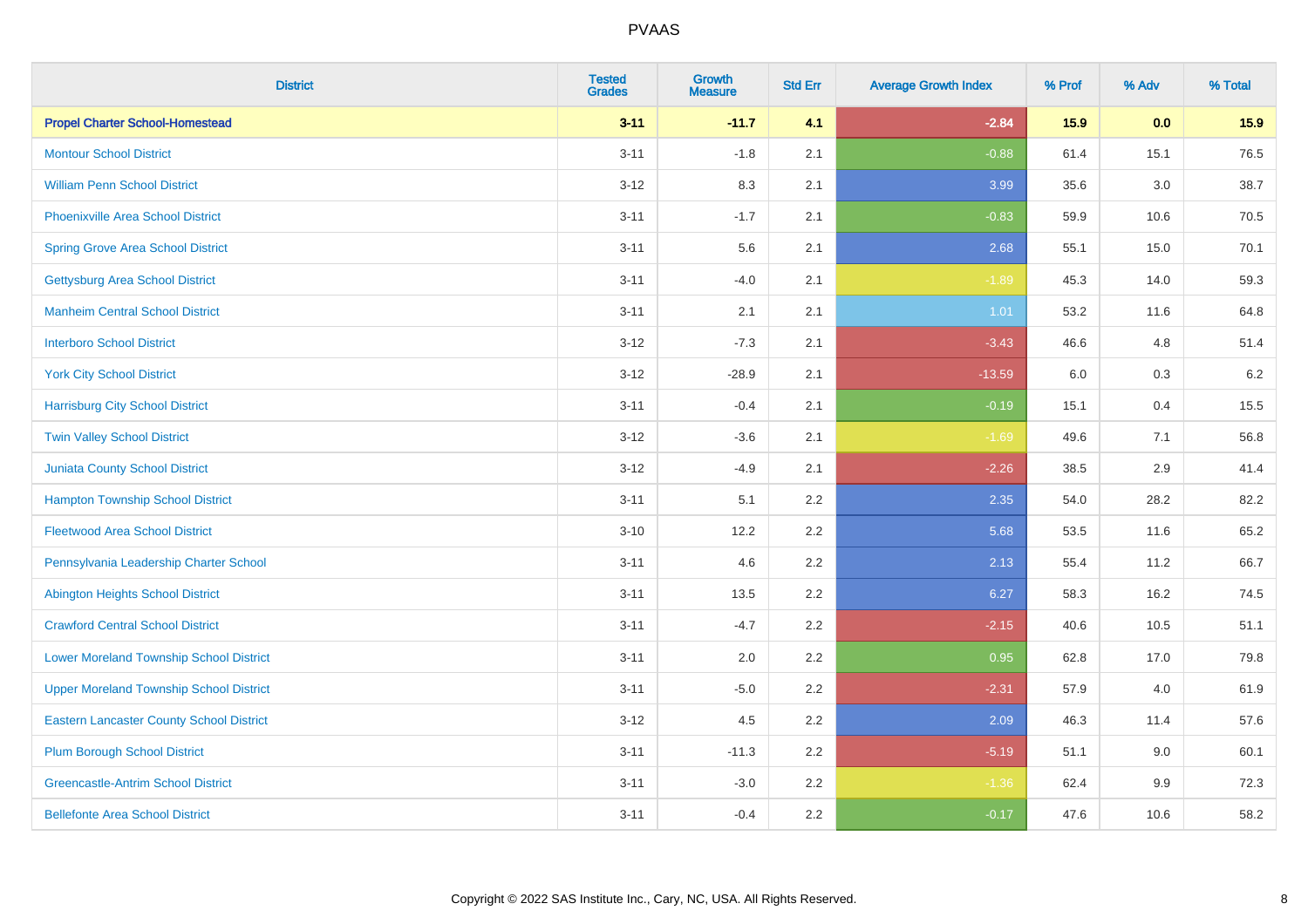| <b>District</b>                               | <b>Tested</b><br><b>Grades</b> | Growth<br><b>Measure</b> | <b>Std Err</b> | <b>Average Growth Index</b> | % Prof | % Adv | % Total |
|-----------------------------------------------|--------------------------------|--------------------------|----------------|-----------------------------|--------|-------|---------|
| <b>Propel Charter School-Homestead</b>        | $3 - 11$                       | $-11.7$                  | 4.1            | $-2.84$                     | 15.9   | 0.0   | 15.9    |
| <b>Gateway School District</b>                | $3 - 11$                       | 0.8                      | 2.2            | 0.38                        | 52.1   | 13.8  | 65.9    |
| <b>Penncrest School District</b>              | $3 - 11$                       | 5.7                      | 2.2            | 2.57                        | 47.2   | 7.1   | 54.3    |
| <b>New Foundations Charter School</b>         | $3 - 11$                       | 5.4                      | 2.2            | 2.41                        | 47.2   | 2.5   | 49.8    |
| <b>Dallas School District</b>                 | $3 - 11$                       | $-2.5$                   | 2.2            | $-1.12$                     | 54.9   | 7.6   | 62.4    |
| <b>Eastern Lebanon County School District</b> | $3 - 11$                       | 8.6                      | 2.2            | 3.84                        | 48.8   | 11.4  | 60.3    |
| <b>Conrad Weiser Area School District</b>     | $3 - 11$                       | 3.6                      | 2.2            | 1.63                        | 52.1   | 2.1   | 54.2    |
| <b>Tunkhannock Area School District</b>       | $3 - 11$                       | 2.3                      | 2.2            | 1.01                        | 44.9   | 9.6   | 54.6    |
| <b>Lehighton Area School District</b>         | $3 - 11$                       | $-1.6$                   | 2.3            | $-0.70$                     | 51.1   | 5.6   | 56.7    |
| <b>Blue Mountain School District</b>          | $3 - 10$                       | $-5.8$                   | 2.3            | $-2.56$                     | 46.6   | 8.5   | 55.1    |
| Southern Lehigh School District               | $3 - 11$                       | $-0.4$                   | 2.3            | $-0.17$                     | 66.1   | 11.9  | 78.0    |
| <b>Pottsville Area School District</b>        | $3 - 12$                       | 4.4                      | 2.3            | 1.94                        | 44.8   | 5.4   | 50.2    |
| <b>Somerset Area School District</b>          | $3 - 11$                       | $-4.4$                   | 2.3            | $-1.93$                     | 44.4   | 14.9  | 59.3    |
| <b>Tuscarora School District</b>              | $3 - 11$                       | $-0.6$                   | 2.3            | $-0.27$                     | 45.1   | 8.1   | 53.2    |
| 21st Century Cyber Charter School             | $6 - 12$                       | 5.7                      | 2.3            | 2.50                        | 56.7   | 8.3   | 65.0    |
| <b>Wallenpaupack Area School District</b>     | $3 - 11$                       | $-7.1$                   | 2.3            | $-3.09$                     | 40.8   | 2.4   | 43.1    |
| <b>Indiana Area School District</b>           | $3 - 11$                       | $-5.3$                   | 2.3            | $-2.28$                     | 47.6   | 18.4  | 66.1    |
| <b>Chichester School District</b>             | $3 - 11$                       | $-2.7$                   | 2.3            | $-1.17$                     | 44.6   | 6.6   | 51.2    |
| <b>West York Area School District</b>         | $3 - 12$                       | 3.2                      | 2.3            | 1.38                        | 53.8   | 4.4   | 58.2    |
| Selinsgrove Area School District              | $3 - 12$                       | 8.3                      | 2.3            | 3.54                        | 56.8   | 10.0  | 66.8    |
| Lehigh Valley Academy Regional Charter School | $3 - 11$                       | 0.7                      | 2.3            | 0.32                        | 46.3   | 5.0   | 51.4    |
| <b>Blackhawk School District</b>              | $3 - 11$                       | 4.7                      | 2.3            | 2.01                        | 55.8   | 8.8   | 64.6    |
| Northwestern Lehigh School District           | $3 - 11$                       | 2.2                      | 2.3            | 0.93                        | 53.3   | 9.7   | 63.0    |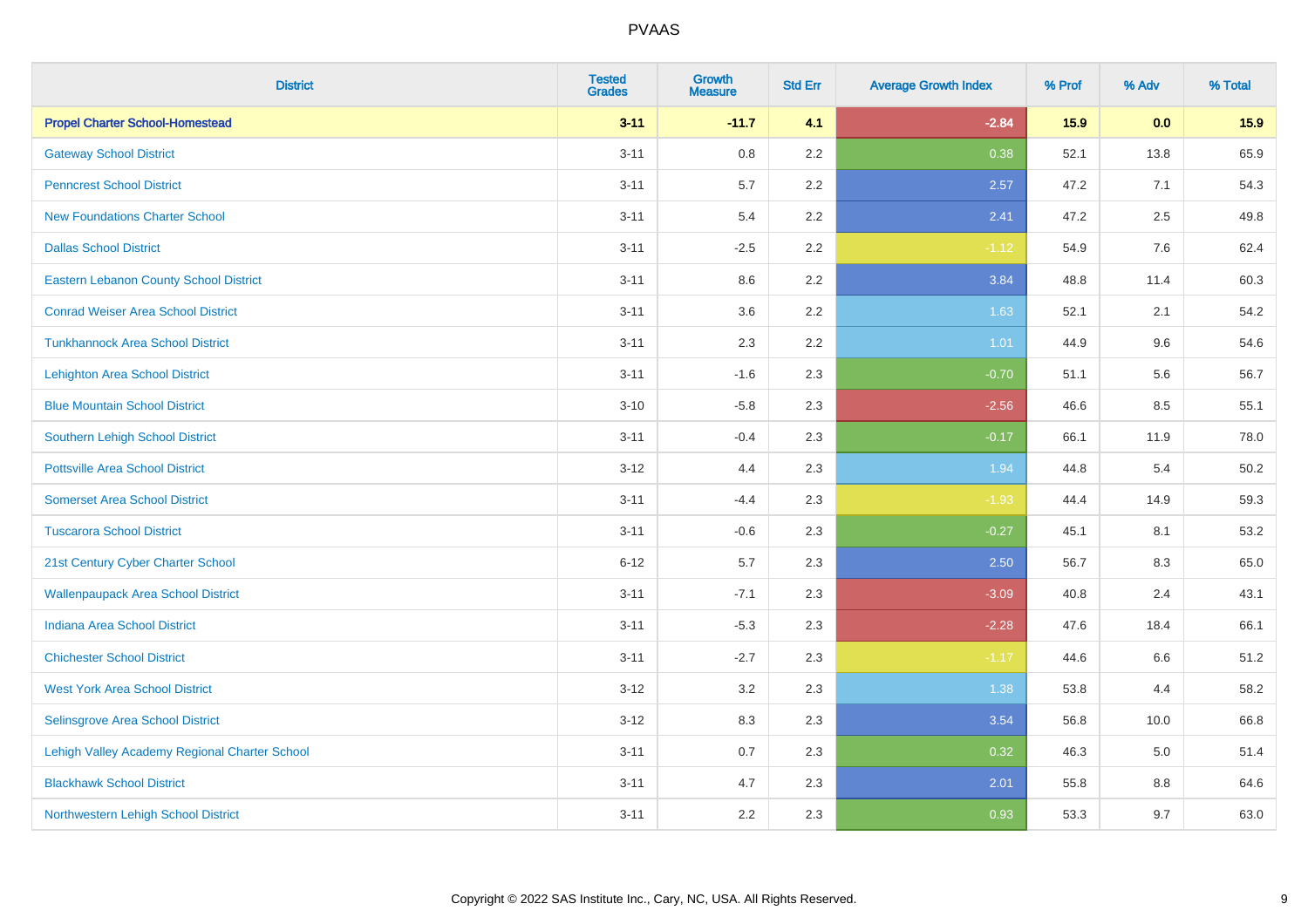| <b>District</b>                               | <b>Tested</b><br><b>Grades</b> | <b>Growth</b><br><b>Measure</b> | <b>Std Err</b> | <b>Average Growth Index</b> | % Prof | % Adv   | % Total |
|-----------------------------------------------|--------------------------------|---------------------------------|----------------|-----------------------------|--------|---------|---------|
| <b>Propel Charter School-Homestead</b>        | $3 - 11$                       | $-11.7$                         | 4.1            | $-2.84$                     | 15.9   | 0.0     | 15.9    |
| <b>Crestwood School District</b>              | $3 - 11$                       | $-0.4$                          | 2.4            | $-0.17$                     | 57.4   | 17.0    | 74.4    |
| <b>Greensburg Salem School District</b>       | $3 - 11$                       | $-4.4$                          | 2.4            | $-1.88$                     | 47.6   | 4.9     | 52.4    |
| <b>Scranton School District</b>               | $3 - 12$                       | $-2.9$                          | 2.4            | $-1.22$                     | 45.6   | 3.6     | 49.1    |
| <b>Laurel Highlands School District</b>       | $3 - 11$                       | 4.3                             | 2.4            | 1.81                        | 44.9   | 9.6     | 54.5    |
| <b>Rose Tree Media School District</b>        | $3 - 10$                       | $-25.6$                         | 2.4            | $-10.76$                    | 54.8   | 6.4     | 61.2    |
| <b>Octorara Area School District</b>          | $3 - 11$                       | 9.1                             | 2.4            | 3.82                        | 52.1   | 8.5     | 60.6    |
| <b>Wyoming Valley West School District</b>    | $3 - 11$                       | $-2.2$                          | 2.4            | $-0.91$                     | 49.4   | 3.0     | 52.4    |
| <b>Pottstown School District</b>              | $3 - 12$                       | $-4.0$                          | 2.4            | $-1.68$                     | 29.8   | 1.2     | 31.0    |
| <b>Hermitage School District</b>              | $3 - 12$                       | 3.8                             | 2.4            | 1.60                        | 57.5   | 9.3     | 66.8    |
| South Eastern School District                 | $3 - 11$                       | 0.9                             | 2.4            | 0.39                        | 54.8   | 6.6     | 61.4    |
| <b>Bradford Area School District</b>          | $3-12$                         | $-9.3$                          | 2.4            | $-3.87$                     | 45.8   | 8.3     | 54.2    |
| <b>Wallingford-Swarthmore School District</b> | $3 - 10$                       | 0.9                             | 2.4            | 0.38                        | 64.4   | 22.7    | 87.1    |
| <b>North Schuylkill School District</b>       | $3 - 11$                       | $-1.0$                          | 2.4            | $-0.42$                     | 41.8   | 5.1     | 46.8    |
| <b>Mckeesport Area School District</b>        | $3 - 12$                       | 9.0                             | 2.4            | 3.72                        | 31.0   | 4.5     | 35.5    |
| <b>Donegal School District</b>                | $3 - 12$                       | 3.1                             | 2.4            | 1.29                        | 60.6   | 9.1     | 69.7    |
| <b>Grove City Area School District</b>        | $3 - 12$                       | 5.1                             | 2.4            | 2.09                        | 36.4   | 16.5    | 52.8    |
| <b>New Castle Area School District</b>        | $3 - 12$                       | $-6.4$                          | 2.4            | $-2.66$                     | 32.5   | 4.3     | 36.8    |
| <b>Wayne Highlands School District</b>        | $3 - 11$                       | 7.8                             | 2.4            | 3.23                        | 52.3   | 13.1    | 65.4    |
| Albert Gallatin Area School District          | $3 - 11$                       | $-0.8$                          | 2.4            | $-0.32$                     | 54.5   | 10.0    | 64.6    |
| <b>Marple Newtown School District</b>         | $3 - 11$                       | 2.0                             | 2.4            | 0.81                        | 57.6   | 12.8    | 70.4    |
| <b>Universal Audenried Charter School</b>     | $9 - 11$                       | $-5.8$                          | 2.4            | $-2.40$                     | 14.6   | $0.0\,$ | 14.6    |
| <b>Ringgold School District</b>               | $3 - 11$                       | $-14.7$                         | 2.4            | $-6.04$                     | 41.5   | 7.9     | 49.4    |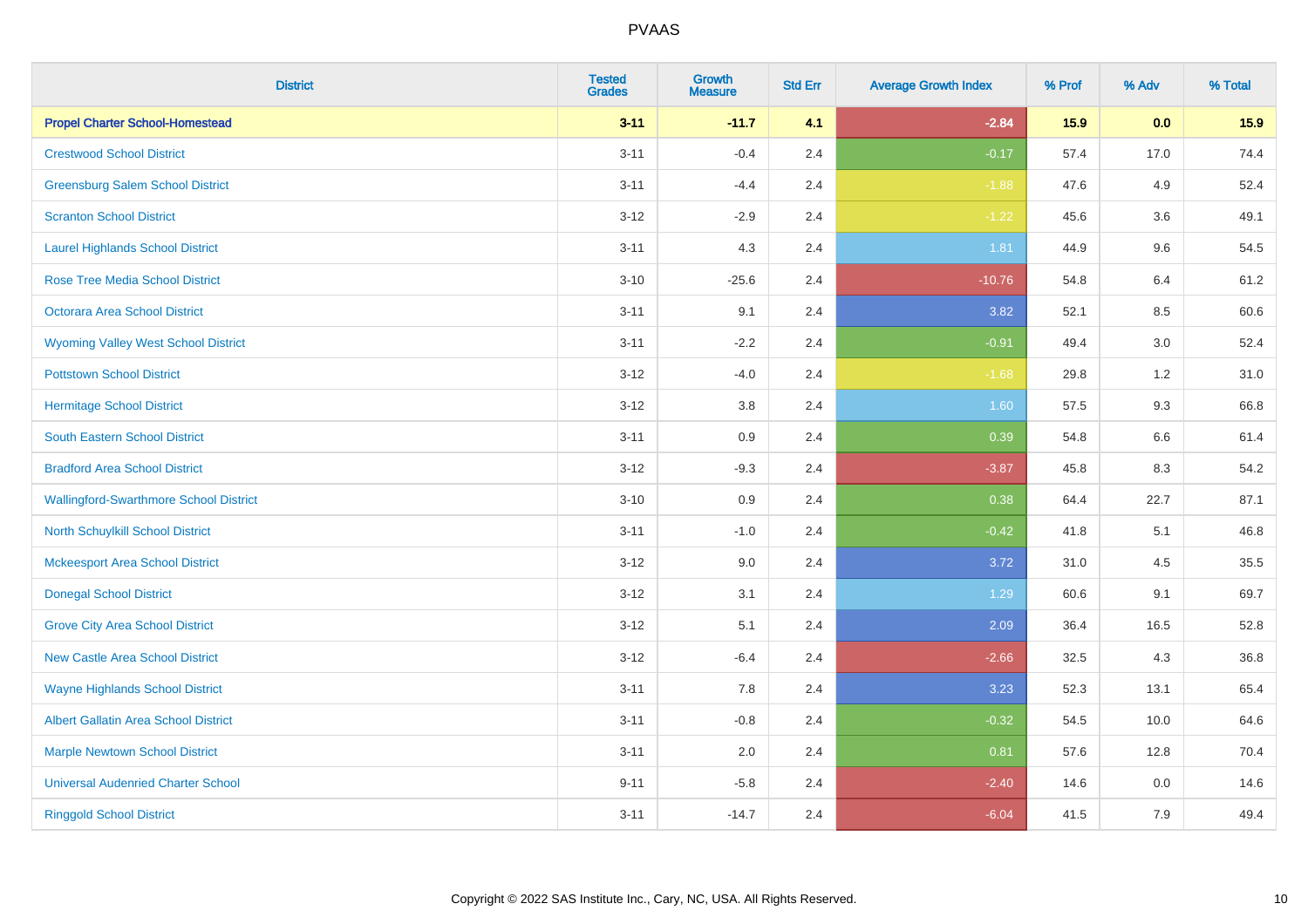| <b>District</b>                                                       | <b>Tested</b><br><b>Grades</b> | <b>Growth</b><br><b>Measure</b> | <b>Std Err</b> | <b>Average Growth Index</b> | % Prof | % Adv   | % Total |
|-----------------------------------------------------------------------|--------------------------------|---------------------------------|----------------|-----------------------------|--------|---------|---------|
| <b>Propel Charter School-Homestead</b>                                | $3 - 11$                       | $-11.7$                         | 4.1            | $-2.84$                     | 15.9   | 0.0     | 15.9    |
| <b>Valley View School District</b>                                    | $3 - 11$                       | 18.1                            | 2.4            | 7.42                        | 53.7   | 14.7    | 68.4    |
| <b>Central Valley School District</b>                                 | $3 - 10$                       | 4.8                             | 2.4            | 1.98                        | 56.9   | 9.0     | 65.9    |
| <b>Beaver Area School District</b>                                    | $3 - 10$                       | 4.7                             | 2.4            | 1.94                        | 57.4   | 16.8    | 74.2    |
| <b>Big Spring School District</b>                                     | $3 - 11$                       | $-9.8$                          | 2.4            | $-4.00$                     | 38.6   | 8.9     | 47.5    |
| <b>Elizabeth Forward School District</b>                              | $3 - 11$                       | $-8.4$                          | 2.4            | $-3.41$                     | 51.7   | 4.0     | 55.7    |
| Northern Lebanon School District                                      | $3 - 11$                       | 0.4                             | 2.5            | 0.15                        | 28.0   | $3.0\,$ | 31.0    |
| South Williamsport Area School District                               | $3 - 10$                       | $-5.7$                          | 2.5            | $-2.30$                     | 45.5   | 4.5     | 50.0    |
| Hamburg Area School District                                          | $3 - 11$                       | 8.9                             | 2.5            | 3.63                        | 43.5   | 8.2     | 51.7    |
| <b>East Pennsboro Area School District</b>                            | $3 - 11$                       | $-4.2$                          | 2.5            | $-1.71$                     | 60.8   | 8.5     | 69.3    |
| <b>Littlestown Area School District</b>                               | $3 - 11$                       | 11.4                            | 2.5            | 4.62                        | 55.2   | 10.4    | 65.6    |
| <b>Saucon Valley School District</b>                                  | $3 - 11$                       | 14.7                            | 2.5            | 5.98                        | 48.7   | 20.2    | 69.0    |
| Esperanza Academy Charter School                                      | $4 - 11$                       | 4.0                             | 2.5            | 1.61                        | 32.4   | 0.7     | 33.1    |
| <b>Fort Leboeuf School District</b>                                   | $3 - 11$                       | 11.7                            | 2.5            | 4.73                        | 48.5   | 21.1    | 69.6    |
| <b>Milton Area School District</b>                                    | $3 - 11$                       | $-8.7$                          | 2.5            | $-3.52$                     | 45.4   | 6.9     | 52.3    |
| <b>Freeport Area School District</b>                                  | $3 - 10$                       | 9.7                             | 2.5            | 3.91                        | 57.5   | 17.8    | 75.3    |
| <b>Bucks County Technical High School</b>                             | $9 - 10$                       | $-12.0$                         | 2.5            | $-4.84$                     | 35.9   | 3.2     | 39.2    |
| Preparatory Charter School Of Mathematics, Science, Tech, And Careers | $9 - 10$                       | $-4.0$                          | 2.5            | $-1.59$                     | 15.0   | 0.0     | 15.0    |
| <b>Shikellamy School District</b>                                     | $3 - 10$                       | $-22.3$                         | 2.5            | $-8.92$                     | 33.3   | 6.1     | 39.5    |
| <b>West Perry School District</b>                                     | $3 - 11$                       | 12.5                            | 2.5            | 4.99                        | 56.6   | 8.4     | 65.0    |
| <b>Tyrone Area School District</b>                                    | $3 - 12$                       | 19.7                            | 2.5            | 7.87                        | 60.4   | 16.7    | 77.1    |
| Mifflinburg Area School District                                      | $3 - 11$                       | $-15.8$                         | 2.5            | $-6.30$                     | 42.4   | 4.0     | 46.4    |
| <b>Collegium Charter School</b>                                       | $3 - 10$                       | 5.9                             | 2.5            | 2.33                        | 38.1   | 7.9     | 46.0    |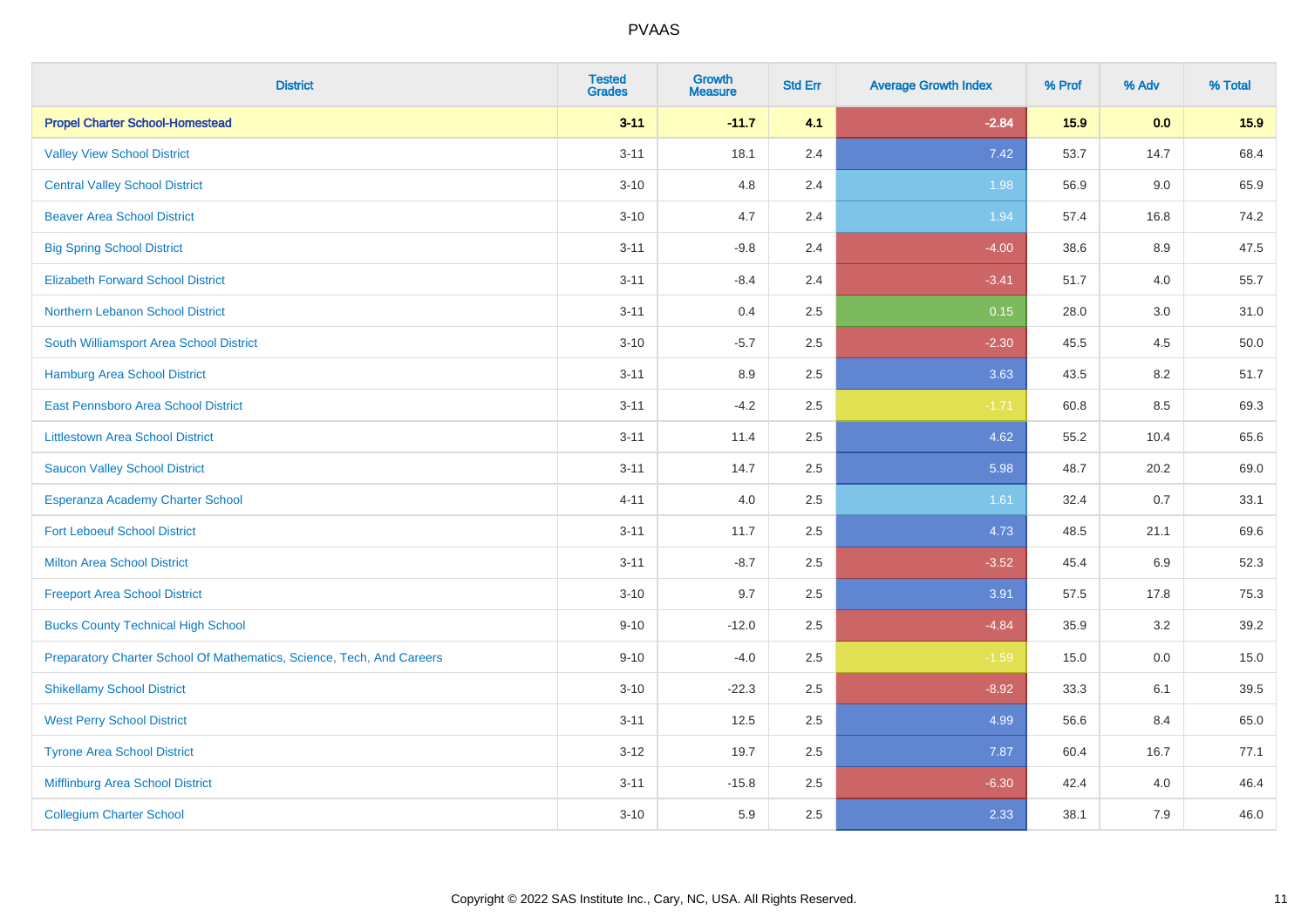| <b>District</b>                                    | <b>Tested</b><br><b>Grades</b> | Growth<br><b>Measure</b> | <b>Std Err</b> | <b>Average Growth Index</b> | % Prof | % Adv   | % Total |
|----------------------------------------------------|--------------------------------|--------------------------|----------------|-----------------------------|--------|---------|---------|
| <b>Propel Charter School-Homestead</b>             | $3 - 11$                       | $-11.7$                  | 4.1            | $-2.84$                     | 15.9   | 0.0     | 15.9    |
| South Butler County School District                | $3 - 10$                       | 3.9                      | 2.5            | 1.54                        | 53.1   | 16.6    | 69.7    |
| <b>Schuylkill Valley School District</b>           | $3 - 11$                       | 1.4                      | 2.5            | 0.56                        | 55.1   | 10.2    | 65.3    |
| <b>Athens Area School District</b>                 | $3 - 11$                       | 1.6                      | 2.5            | 0.64                        | 46.9   | $7.6\,$ | 54.5    |
| <b>Tamaqua Area School District</b>                | $3 - 12$                       | $-8.2$                   | 2.5            | $-3.24$                     | 44.5   | 1.9     | 46.4    |
| <b>Slippery Rock Area School District</b>          | $3 - 11$                       | $-6.3$                   | 2.5            | $-2.51$                     | 56.2   | 9.5     | 65.7    |
| <b>Central Cambria School District</b>             | $3 - 11$                       | $3.0\,$                  | 2.5            | 1.17                        | 56.2   | 9.7     | 66.0    |
| <b>Spring Cove School District</b>                 | $3 - 11$                       | 3.4                      | 2.5            | 1.33                        | 47.8   | 12.7    | 60.4    |
| <b>Lincoln Park Performing Arts Charter School</b> | $7 - 11$                       | 3.6                      | 2.5            | 1.42                        | 59.6   | 14.7    | 74.3    |
| <b>Montoursville Area School District</b>          | $3 - 12$                       | 10.8                     | 2.5            | 4.24                        | 44.6   | 20.1    | 64.8    |
| <b>Jersey Shore Area School District</b>           | $3 - 11$                       | 0.5                      | 2.6            | 0.21                        | 47.1   | 9.2     | 56.2    |
| <b>Agora Cyber Charter School</b>                  | $3 - 11$                       | 5.8                      | 2.6            | 2.28                        | 42.8   | $6.6\,$ | 49.4    |
| Saint Marys Area School District                   | $3 - 11$                       | 7.8                      | 2.6            | 3.04                        | 57.0   | 8.2     | 65.2    |
| <b>Penn Hills School District</b>                  | $3 - 11$                       | $-7.6$                   | 2.6            | $-2.94$                     | 33.1   | 0.7     | 33.8    |
| <b>Greater Johnstown School District</b>           | $3 - 11$                       | $-3.1$                   | 2.6            | $-1.19$                     | 26.1   | 0.0     | 26.1    |
| <b>Dauphin County Technical School</b>             | $9 - 11$                       | $-45.5$                  | 2.6            | $-17.72$                    | 14.4   | 2.5     | 16.9    |
| <b>Conneaut School District</b>                    | $3 - 12$                       | $-7.5$                   | 2.6            | $-2.91$                     | 38.4   | 7.4     | 45.8    |
| Middletown Area School District                    | $3 - 11$                       | $-5.3$                   | 2.6            | $-2.05$                     | 46.4   | 5.3     | 51.7    |
| <b>Eastern York School District</b>                | $3 - 11$                       | 9.6                      | 2.6            | 3.71                        | 56.3   | 12.6    | 68.9    |
| <b>Berwick Area School District</b>                | $3 - 11$                       | $-9.3$                   | 2.6            | $-3.59$                     | 42.1   | 5.5     | 47.6    |
| <b>Mount Pleasant Area School District</b>         | $3 - 11$                       | $-5.0$                   | 2.6            | $-1.93$                     | 52.6   | 0.0     | 52.6    |
| <b>Wyomissing Area School District</b>             | $3 - 12$                       | 0.8                      | 2.6            | 0.33                        | 55.7   | 17.6    | 73.3    |
| <b>Lewisburg Area School District</b>              | $3 - 11$                       | $-2.7$                   | 2.6            | $-1.03$                     | 57.0   | 18.5    | 75.6    |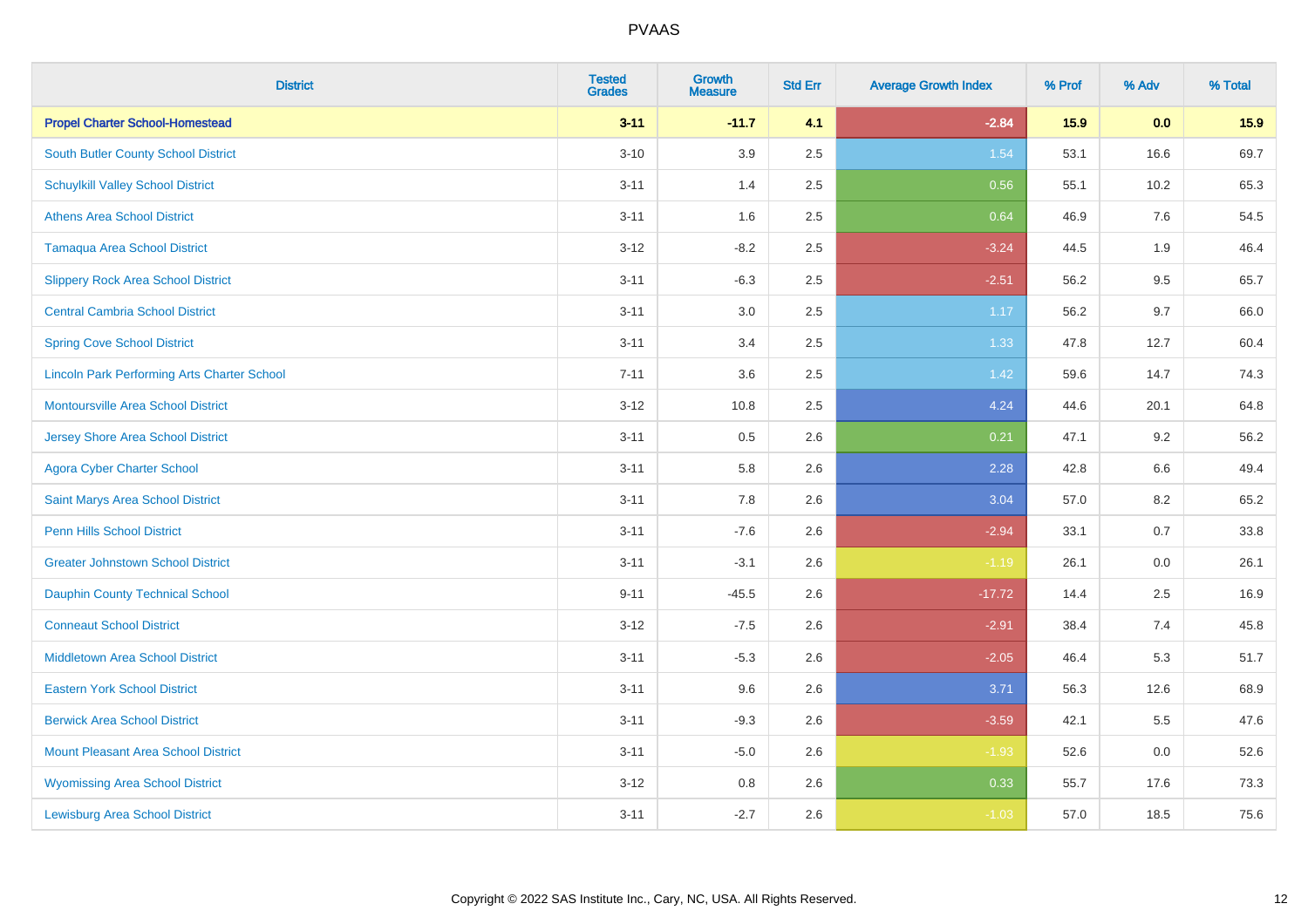| <b>District</b>                                | <b>Tested</b><br><b>Grades</b> | <b>Growth</b><br><b>Measure</b> | <b>Std Err</b> | <b>Average Growth Index</b> | % Prof | % Adv | % Total |
|------------------------------------------------|--------------------------------|---------------------------------|----------------|-----------------------------|--------|-------|---------|
| <b>Propel Charter School-Homestead</b>         | $3 - 11$                       | $-11.7$                         | 4.1            | $-2.84$                     | 15.9   | 0.0   | 15.9    |
| <b>Central Columbia School District</b>        | $3 - 12$                       | $-4.8$                          | 2.6            | $-1.86$                     | 53.7   | 14.8  | 68.5    |
| <b>Wilson Area School District</b>             | $3 - 11$                       | 6.0                             | 2.6            | 2.30                        | 48.7   | 8.5   | 57.2    |
| <b>Fairview School District</b>                | $3 - 11$                       | 3.4                             | 2.6            | 1.32                        | 57.2   | 17.6  | 74.8    |
| Lehigh Valley Charter High School For The Arts | $9 - 10$                       | 7.3                             | 2.6            | 2.82                        | 62.3   | 18.2  | 80.5    |
| <b>Wyoming Area School District</b>            | $3 - 10$                       | $-1.3$                          | 2.6            | $-0.50$                     | 53.8   | 10.8  | 64.6    |
| <b>Quaker Valley School District</b>           | $3 - 11$                       | $-2.8$                          | 2.6            | $-1.08$                     | 55.2   | 13.2  | 68.4    |
| <b>Sharon City School District</b>             | $3 - 11$                       | 4.9                             | 2.6            | 1.87                        | 48.2   | 5.3   | 53.4    |
| <b>Mcguffey School District</b>                | $3 - 11$                       | 2.1                             | 2.6            | 0.81                        | 57.7   | 3.1   | 60.8    |
| <b>Corry Area School District</b>              | $3 - 11$                       | $-5.3$                          | 2.6            | $-2.03$                     | 38.5   | 6.0   | 44.5    |
| <b>Woodland Hills School District</b>          | $3 - 12$                       | 3.2                             | 2.6            | 1.22                        | 31.4   | 3.6   | 35.0    |
| Ambridge Area School District                  | $3-12$                         | 9.1                             | 2.6            | 3.46                        | 50.4   | 10.7  | 61.1    |
| <b>Bedford Area School District</b>            | $3 - 11$                       | 2.5                             | 2.6            | 0.93                        | 48.5   | 10.0  | 58.5    |
| <b>Clearfield Area School District</b>         | $3 - 10$                       | $-9.4$                          | 2.6            | $-3.56$                     | 43.0   | 3.1   | 46.1    |
| <b>Keystone Oaks School District</b>           | $3 - 11$                       | 5.5                             | 2.6            | 2.07                        | 53.2   | 12.1  | 65.4    |
| <b>Danville Area School District</b>           | $3 - 11$                       | 0.4                             | 2.6            | 0.15                        | 57.4   | 18.4  | 75.7    |
| Oil City Area School District                  | $3 - 11$                       | $-2.9$                          | 2.6            | $-1.08$                     | 44.4   | 5.8   | 50.2    |
| <b>Belle Vernon Area School District</b>       | $3 - 11$                       | 6.5                             | 2.6            | 2.44                        | 55.6   | 11.1  | 66.7    |
| <b>Titusville Area School District</b>         | $3 - 11$                       | $-13.2$                         | 2.6            | $-4.99$                     | 43.2   | 4.8   | 48.0    |
| <b>Harbor Creek School District</b>            | $3 - 11$                       | $-7.1$                          | 2.7            | $-2.67$                     | 48.8   | 15.2  | 64.0    |
| <b>City CHS</b>                                | $10 - 11$                      | 13.6                            | 2.7            | 5.12                        | 45.8   | 3.0   | 48.8    |
| Pen Argyl Area School District                 | $3 - 12$                       | 9.2                             | 2.7            | 3.46                        | 50.0   | 12.6  | 62.6    |
| <b>Forest Hills School District</b>            | $3 - 11$                       | $-7.3$                          | 2.7            | $-2.74$                     | 41.1   | 13.7  | 54.8    |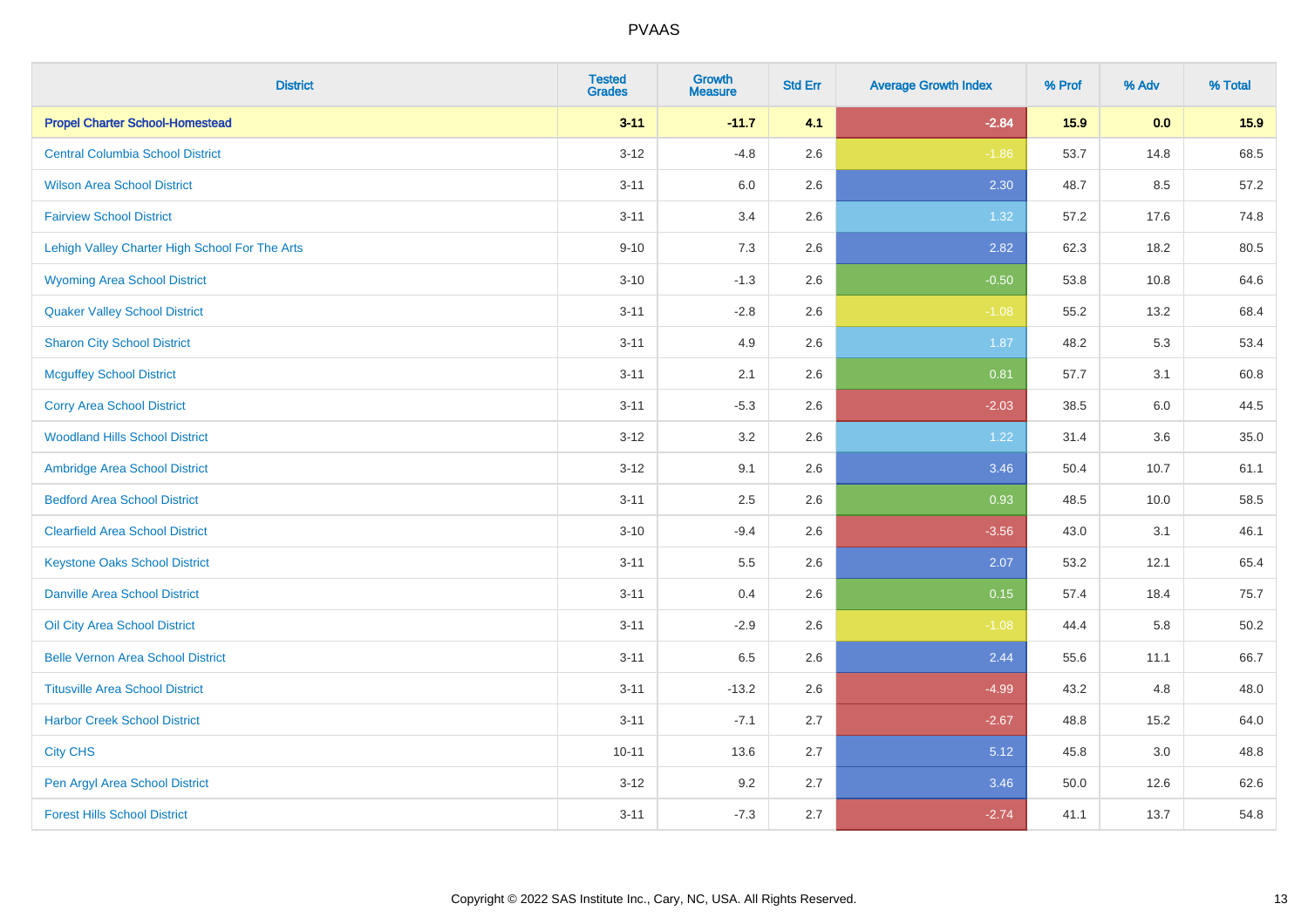| <b>District</b>                                  | <b>Tested</b><br><b>Grades</b> | Growth<br><b>Measure</b> | <b>Std Err</b> | <b>Average Growth Index</b> | % Prof | % Adv | % Total |
|--------------------------------------------------|--------------------------------|--------------------------|----------------|-----------------------------|--------|-------|---------|
| <b>Propel Charter School-Homestead</b>           | $3 - 11$                       | $-11.7$                  | 4.1            | $-2.84$                     | 15.9   | 0.0   | 15.9    |
| Jim Thorpe Area School District                  | $3 - 11$                       | $-5.8$                   | 2.7            | $-2.19$                     | 33.3   | 7.4   | 40.7    |
| <b>South Park School District</b>                | $3 - 11$                       | $-11.3$                  | 2.7            | $-4.23$                     | 53.5   | 13.7  | 67.3    |
| <b>Penn Cambria School District</b>              | $3 - 11$                       | $-0.0$                   | 2.7            | $-0.01$                     | 61.5   | 7.7   | 69.2    |
| <b>Highlands School District</b>                 | $3 - 11$                       | $-7.4$                   | 2.7            | $-2.76$                     | 44.4   | 3.7   | 48.2    |
| Susquehanna Township School District             | $3 - 12$                       | $-5.8$                   | 2.7            | $-2.17$                     | 36.0   | 5.6   | 41.6    |
| <b>Deer Lakes School District</b>                | $3 - 11$                       | 17.0                     | 2.7            | 6.32                        | 61.5   | 16.4  | 77.9    |
| <b>Hopewell Area School District</b>             | $3 - 11$                       | 2.6                      | 2.7            | 0.97                        | 58.4   | 4.0   | 62.4    |
| <b>Wattsburg Area School District</b>            | $3 - 11$                       | 6.5                      | 2.7            | 2.43                        | 42.7   | 7.6   | 50.3    |
| Southern Tioga School District                   | $3 - 11$                       | $-11.5$                  | 2.7            | $-4.25$                     | 47.8   | 6.4   | 54.3    |
| <b>Brandywine Heights Area School District</b>   | $3 - 11$                       | $-4.9$                   | 2.7            | $-1.81$                     | 49.2   | 8.2   | 57.4    |
| <b>East Lycoming School District</b>             | $3 - 11$                       | $-6.0$                   | 2.7            | $-2.24$                     | 48.3   | 4.2   | 52.5    |
| <b>Annville-Cleona School District</b>           | $3 - 12$                       | $-12.1$                  | 2.7            | $-4.46$                     | 34.9   | 7.8   | 42.6    |
| <b>Midd-West School District</b>                 | $3 - 11$                       | 10.3                     | 2.7            | 3.80                        | 58.0   | 13.4  | 71.4    |
| Community Academy Of Philadelphia Charter School | $3 - 11$                       | 5.8                      | 2.7            | 2.12                        | 26.7   | 0.9   | 27.6    |
| <b>MaST Community Charter School</b>             | $3 - 10$                       | $-4.1$                   | 2.7            | $-1.52$                     | 44.0   | 9.5   | 53.4    |
| <b>Chester-Upland School District</b>            | $3 - 11$                       | $-0.3$                   | 2.7            | $-0.09$                     | 13.8   | 0.8   | 14.6    |
| <b>Yough School District</b>                     | $3 - 10$                       | $-6.6$                   | 2.7            | $-2.43$                     | 50.8   | 4.0   | 54.8    |
| Huntingdon Area School District                  | $3 - 11$                       | $-2.0$                   | 2.7            | $-0.72$                     | 36.8   | 10.3  | 47.0    |
| Northern Lehigh School District                  | $3 - 12$                       | $-10.4$                  | 2.7            | $-3.82$                     | 28.0   | 9.3   | 37.3    |
| Lake-Lehman School District                      | $3 - 11$                       | 10.8                     | 2.7            | 3.93                        | 55.3   | 7.9   | 63.2    |
| <b>Bald Eagle Area School District</b>           | $3 - 11$                       | $-2.1$                   | 2.7            | $-0.75$                     | 48.4   | 9.4   | 57.7    |
| <b>Girard School District</b>                    | $3 - 11$                       | $-0.6$                   | 2.7            | $-0.22$                     | 53.9   | 15.6  | 69.6    |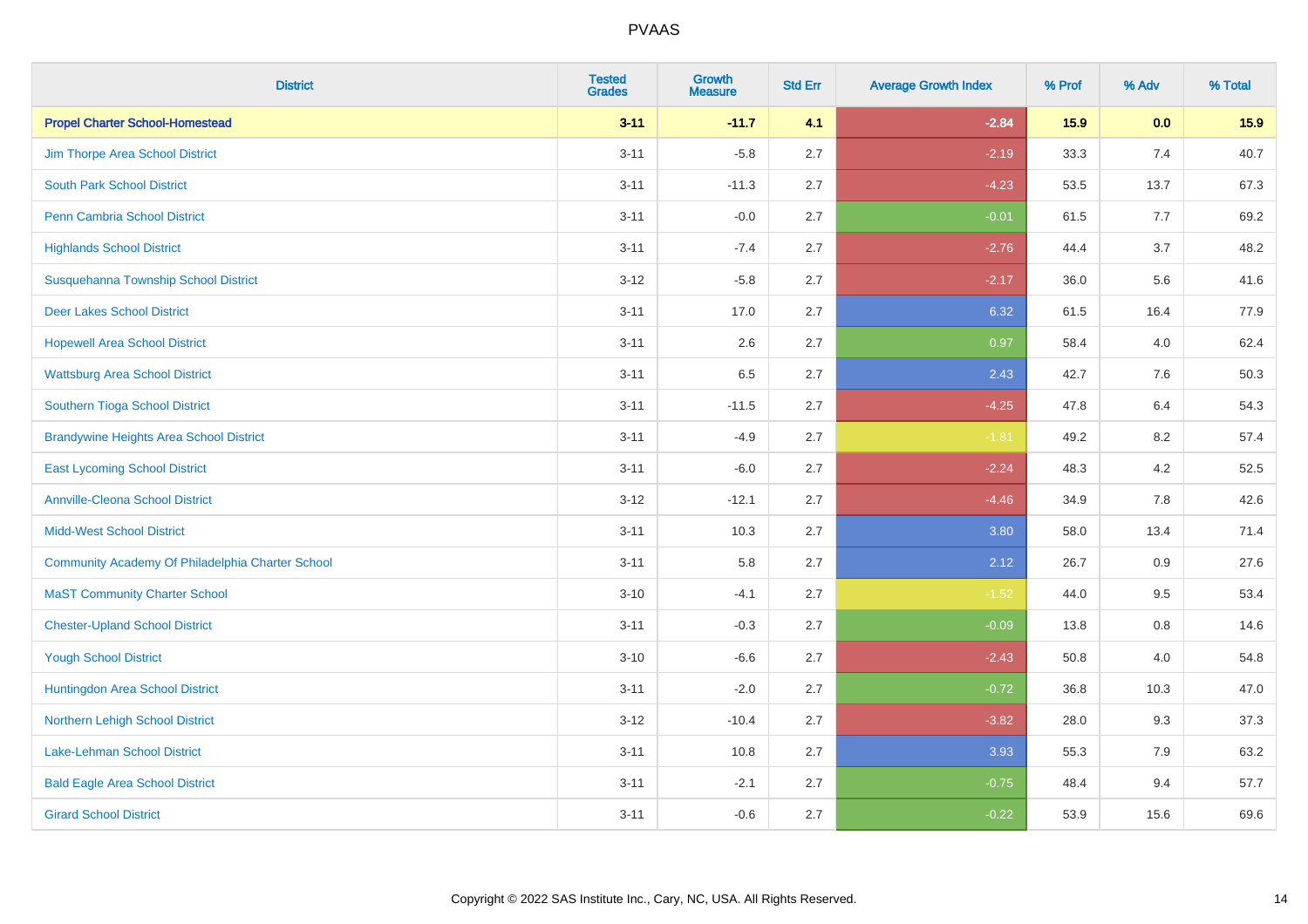| <b>District</b>                               | <b>Tested</b><br><b>Grades</b> | Growth<br><b>Measure</b> | <b>Std Err</b> | <b>Average Growth Index</b> | % Prof | % Adv   | % Total |
|-----------------------------------------------|--------------------------------|--------------------------|----------------|-----------------------------|--------|---------|---------|
| <b>Propel Charter School-Homestead</b>        | $3 - 11$                       | $-11.7$                  | 4.1            | $-2.84$                     | 15.9   | 0.0     | 15.9    |
| <b>Oley Valley School District</b>            | $3 - 11$                       | $-0.4$                   | 2.8            | $-0.15$                     | 43.1   | 12.9    | 56.0    |
| <b>Washington School District</b>             | $3 - 11$                       | $-4.9$                   | 2.8            | $-1.76$                     | 30.1   | 2.4     | 32.5    |
| <b>Towanda Area School District</b>           | $3 - 11$                       | $4.0\,$                  | 2.8            | 1.44                        | 39.4   | $6.6\,$ | 46.0    |
| <b>Greater Nanticoke Area School District</b> | $3 - 12$                       | 11.2                     | 2.8            | 4.01                        | 38.0   | 12.4    | 50.4    |
| <b>Susquenita School District</b>             | $3 - 11$                       | $-0.1$                   | 2.8            | $-0.01$                     | 47.7   | 10.1    | 57.8    |
| <b>Lakeland School District</b>               | $3 - 11$                       | 1.1                      | 2.8            | 0.38                        | 48.6   | 3.7     | 52.3    |
| <b>Westmont Hilltop School District</b>       | $3 - 11$                       | $-4.0$                   | 2.8            | $-1.40$                     | 36.3   | 13.3    | 49.6    |
| <b>Derry Area School District</b>             | $3 - 11$                       | 13.2                     | 2.8            | 4.69                        | 60.0   | 12.5    | 72.5    |
| <b>Central Greene School District</b>         | $3 - 11$                       | $-1.6$                   | 2.8            | $-0.55$                     | 54.2   | 2.8     | 57.0    |
| Northern Tioga School District                | $3-12$                         | $-7.5$                   | 2.8            | $-2.64$                     | 54.0   | 1.2     | 55.2    |
| <b>Franklin Area School District</b>          | $3 - 11$                       | 6.6                      | 2.8            | 2.34                        | 48.2   | 4.5     | 52.7    |
| <b>Palisades School District</b>              | $3 - 11$                       | $-8.7$                   | 2.8            | $-3.06$                     | 53.8   | 6.7     | 60.5    |
| <b>Hanover Public School District</b>         | $3 - 11$                       | 5.2                      | 2.8            | 1.83                        | 52.2   | 14.4    | 66.7    |
| <b>Loyalsock Township School District</b>     | $3-12$                         | 4.2                      | 2.8            | 1.47                        | 54.3   | 2.1     | 56.4    |
| <b>Tulpehocken Area School District</b>       | $3-12$                         | $-13.7$                  | 2.8            | $-4.81$                     | 36.7   | 2.8     | 39.4    |
| <b>Bermudian Springs School District</b>      | $3 - 11$                       | $-5.5$                   | 2.9            | $-1.94$                     | 56.4   | 6.8     | 63.2    |
| <b>Greenville Area School District</b>        | $3 - 11$                       | 0.7                      | 2.9            | 0.26                        | 53.4   | 6.9     | 60.3    |
| <b>Tech Freire Charter School</b>             | $9 - 11$                       | 9.3                      | 2.9            | 3.26                        | 18.0   | 1.1     | 19.1    |
| <b>Richland School District</b>               | $3 - 11$                       | 6.7                      | 2.9            | 2.33                        | 62.2   | 19.2    | 81.4    |
| <b>Avon Grove Charter School</b>              | $3 - 11$                       | 9.0                      | 2.9            | 3.13                        | 58.8   | 16.7    | 75.5    |
| <b>Upper Adams School District</b>            | $3 - 11$                       | 1.3                      | 2.9            | 0.47                        | 55.2   | 8.6     | 63.8    |
| <b>General Mclane School District</b>         | $3 - 11$                       | 3.1                      | 2.9            | 1.07                        | 62.3   | 4.9     | 67.2    |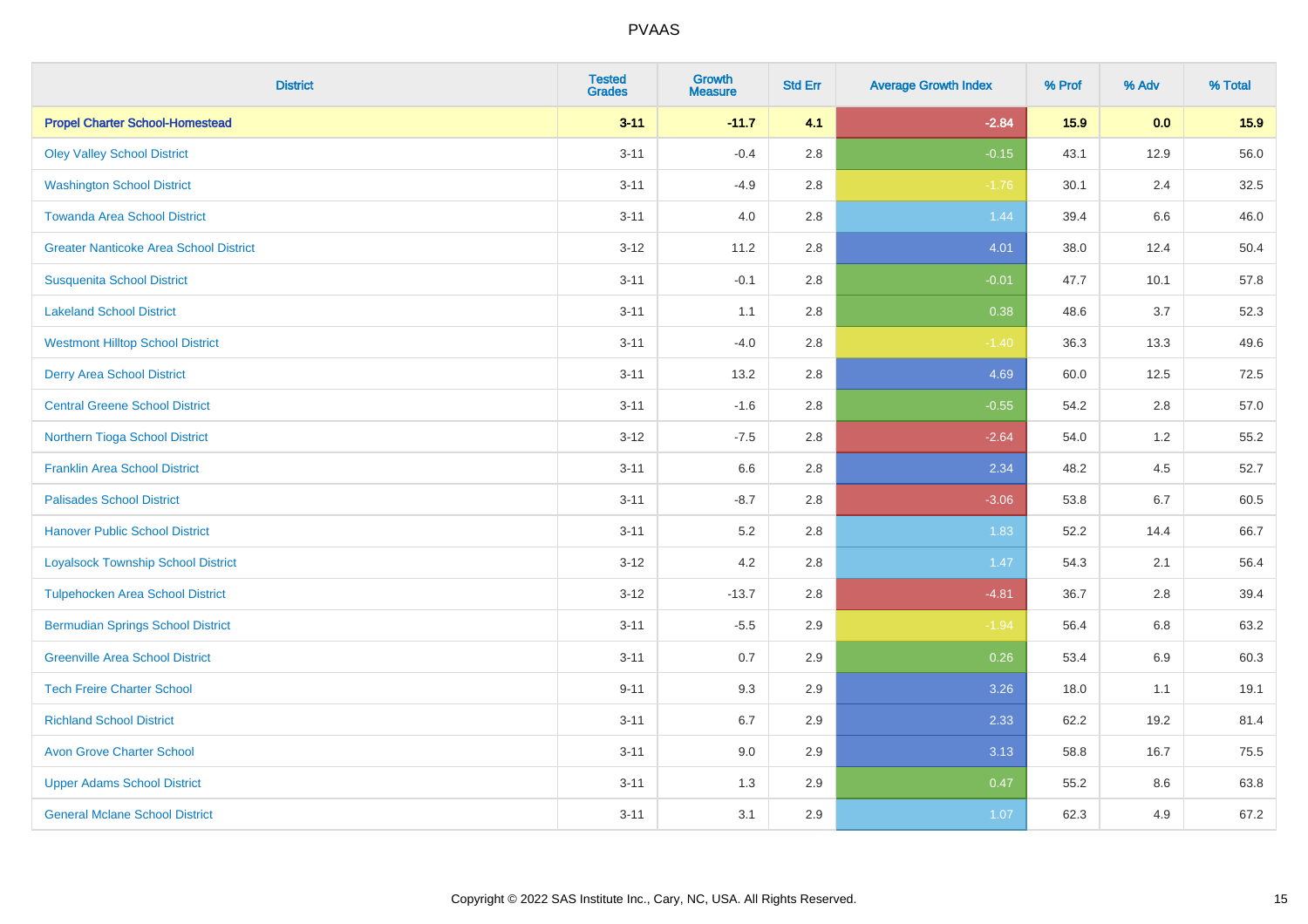| <b>District</b>                                    | <b>Tested</b><br><b>Grades</b> | <b>Growth</b><br><b>Measure</b> | <b>Std Err</b> | <b>Average Growth Index</b> | % Prof | % Adv   | % Total |
|----------------------------------------------------|--------------------------------|---------------------------------|----------------|-----------------------------|--------|---------|---------|
| <b>Propel Charter School-Homestead</b>             | $3 - 11$                       | $-11.7$                         | 4.1            | $-2.84$                     | 15.9   | 0.0     | 15.9    |
| <b>Punxsutawney Area School District</b>           | $3 - 11$                       | 4.2                             | 2.9            | 1.45                        | 55.0   | $5.5\,$ | 60.6    |
| Philadelphia Electrical & Tech Charter High School | $10 - 10$                      | $-0.5$                          | 2.9            | $-0.15$                     | 8.8    | 0.0     | 8.8     |
| <b>Western Wayne School District</b>               | $3 - 11$                       | 5.6                             | 2.9            | 1.93                        | 41.3   | 17.4    | 58.7    |
| <b>Pine Grove Area School District</b>             | $3 - 11$                       | $-7.7$                          | 2.9            | $-2.66$                     | 42.3   | 7.7     | 50.0    |
| <b>West Mifflin Area School District</b>           | $3 - 12$                       | $-12.3$                         | 2.9            | $-4.22$                     | 39.7   | 10.3    | 50.0    |
| <b>Neshannock Township School District</b>         | $3 - 10$                       | $-9.7$                          | 2.9            | $-3.34$                     | 62.4   | 5.6     | 67.9    |
| <b>Penns Valley Area School District</b>           | $3 - 12$                       | 14.0                            | 2.9            | 4.80                        | 41.9   | 23.1    | 65.0    |
| Philadelphia Academy Charter School                | $3 - 11$                       | $-8.9$                          | 2.9            | $-3.04$                     | 50.5   | 2.9     | 53.4    |
| <b>Chestnut Ridge School District</b>              | $3 - 12$                       | $-3.4$                          | 2.9            | $-1.17$                     | 46.6   | 5.8     | 52.4    |
| New Hope-Solebury School District                  | $3 - 11$                       | 7.5                             | 2.9            | 2.57                        | 68.2   | 22.7    | 90.9    |
| <b>Dunmore School District</b>                     | $3 - 11$                       | $-7.7$                          | 2.9            | $-2.62$                     | 34.0   | 7.2     | 41.2    |
| Karns City Area School District                    | $3 - 11$                       | $-6.0$                          | 2.9            | $-2.03$                     | 53.1   | $8.3\,$ | 61.5    |
| <b>Mid Valley School District</b>                  | $3 - 10$                       | $-1.7$                          | 3.0            | $-0.55$                     | 45.1   | $7.8\,$ | 52.9    |
| <b>Riverside School District</b>                   | $3 - 11$                       | $-3.2$                          | 3.0            | $-1.09$                     | 43.0   | 9.0     | 52.0    |
| Southern Columbia Area School District             | $3 - 11$                       | $-14.6$                         | 3.0            | $-4.92$                     | 55.0   | 4.0     | 59.0    |
| <b>Camp Hill School District</b>                   | $3 - 12$                       | 2.3                             | 3.0            | 0.78                        | 53.6   | 17.5    | 71.1    |
| <b>Charleroi School District</b>                   | $3 - 11$                       | $-2.6$                          | 3.0            | $-0.86$                     | 55.7   | 7.4     | 63.1    |
| <b>Freedom Area School District</b>                | $3 - 11$                       | $-7.1$                          | 3.0            | $-2.37$                     | 43.8   | 4.2     | 47.9    |
| <b>Palmerton Area School District</b>              | $3 - 11$                       | $-1.2$                          | 3.0            | $-0.39$                     | 57.4   | 5.0     | 62.4    |
| <b>Columbia-Montour AVTS</b>                       | $9 - 10$                       | $-12.5$                         | 3.0            | $-4.16$                     | 22.3   | 0.6     | 22.9    |
| <b>Blairsville-Saltsburg School District</b>       | $3 - 11$                       | $-8.0$                          | 3.0            | $-2.68$                     | 37.3   | 7.0     | 44.3    |
| <b>Iroquois School District</b>                    | $3 - 11$                       | 13.1                            | 3.0            | 4.35                        | 48.2   | 7.8     | 56.0    |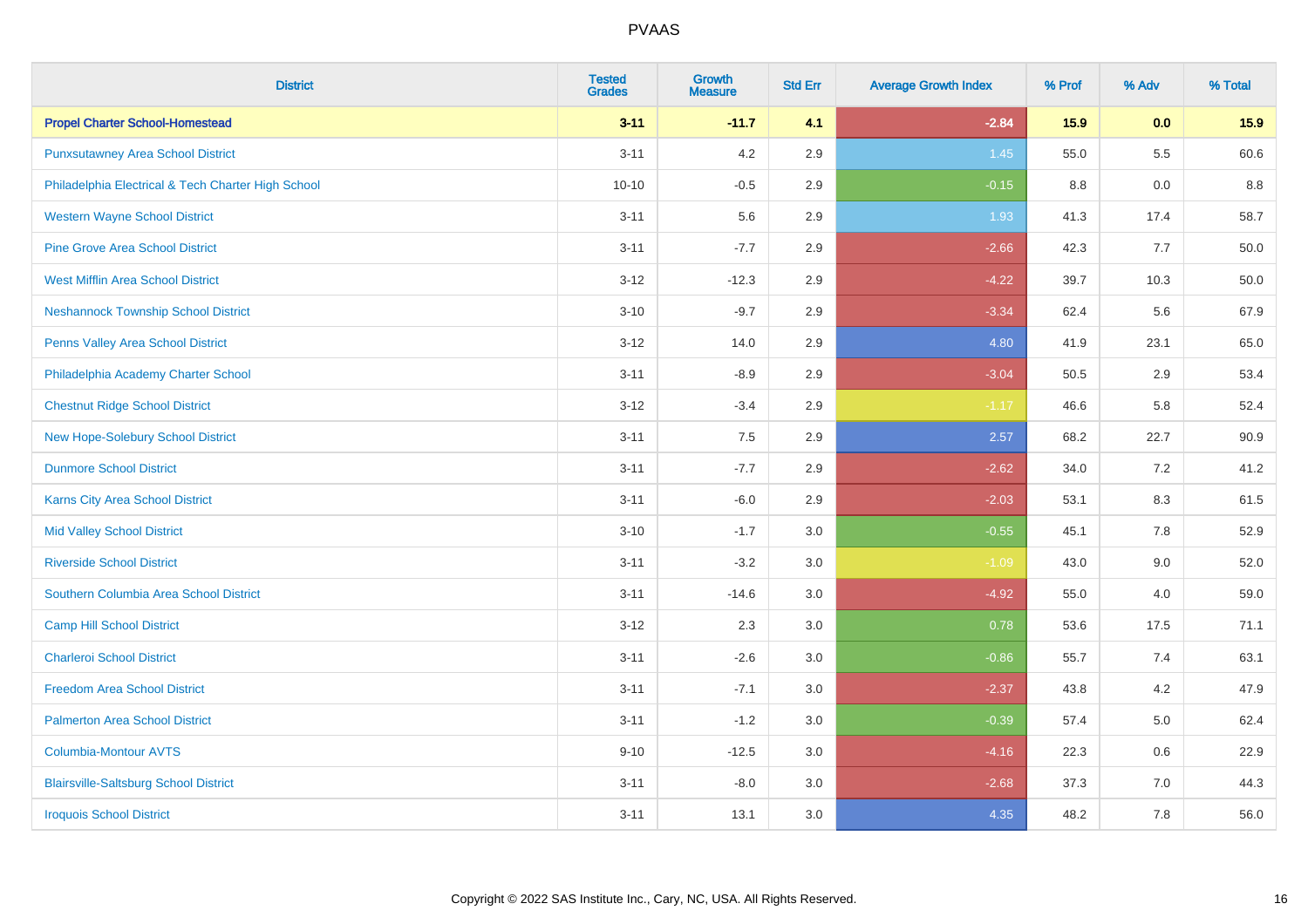| <b>District</b>                                | <b>Tested</b><br><b>Grades</b> | Growth<br><b>Measure</b> | <b>Std Err</b> | <b>Average Growth Index</b> | % Prof | % Adv | % Total |
|------------------------------------------------|--------------------------------|--------------------------|----------------|-----------------------------|--------|-------|---------|
| <b>Propel Charter School-Homestead</b>         | $3 - 11$                       | $-11.7$                  | 4.1            | $-2.84$                     | 15.9   | 0.0   | 15.9    |
| Catasauqua Area School District                | $3 - 12$                       | $-12.1$                  | 3.0            | $-4.00$                     | 36.8   | 7.6   | 44.3    |
| <b>Wellsboro Area School District</b>          | $3 - 11$                       | $-12.4$                  | 3.0            | $-4.11$                     | 49.2   | 11.9  | 61.1    |
| <b>Wilmington Area School District</b>         | $3 - 11$                       | $7.5\,$                  | $3.0\,$        | 2.48                        | 55.1   | 5.1   | 60.2    |
| <b>Bloomsburg Area School District</b>         | $3 - 10$                       | 0.7                      | 3.0            | 0.23                        | 55.9   | 11.8  | 67.6    |
| <b>Riverside Beaver County School District</b> | $3 - 11$                       | $-14.0$                  | 3.0            | $-4.64$                     | 49.4   | 8.8   | 58.2    |
| Montrose Area School District                  | $3 - 10$                       | $-5.5$                   | 3.0            | $-1.82$                     | 46.7   | 5.4   | 52.2    |
| <b>Cranberry Area School District</b>          | $3 - 12$                       | 9.2                      | 3.0            | 3.04                        | 47.5   | 10.2  | 57.6    |
| <b>Brookville Area School District</b>         | $3 - 11$                       | 6.9                      | 3.0            | 2.30                        | 55.2   | 15.6  | 70.8    |
| <b>Warrior Run School District</b>             | $3 - 11$                       | 4.6                      | 3.0            | 1.51                        | 40.9   | 8.1   | 49.0    |
| <b>Forest City Regional School District</b>    | $3-12$                         | $-6.0$                   | 3.0            | $-1.96$                     | 44.1   | 0.0   | 44.1    |
| <b>Tacony Academy Charter School</b>           | $3 - 11$                       | $-14.7$                  | 3.0            | $-4.82$                     | 22.4   | 1.8   | 24.1    |
| Perseus House Charter School Of Excellence     | $6 - 11$                       | $-5.2$                   | 3.0            | $-1.72$                     | 16.5   | 0.0   | 16.5    |
| Mastery Charter School - Shoemaker Campus      | $7 - 10$                       | 4.1                      | 3.0            | 1.34                        | 20.9   | 3.3   | 24.2    |
| <b>Brentwood Borough School District</b>       | $3 - 11$                       | $-5.3$                   | 3.0            | $-1.72$                     | 52.0   | 6.1   | 58.2    |
| <b>Burrell School District</b>                 | $3 - 11$                       | 4.5                      | 3.1            | 1.48                        | 58.5   | 13.8  | 72.3    |
| <b>North East School District</b>              | $3 - 11$                       | $-9.3$                   | 3.1            | $-3.02$                     | 62.6   | 14.4  | 77.0    |
| <b>Mohawk Area School District</b>             | $3 - 11$                       | $-7.5$                   | 3.1            | $-2.45$                     | 49.4   | 11.0  | 60.4    |
| <b>Mount Carmel Area School District</b>       | $3 - 11$                       | $-0.6$                   | 3.1            | $-0.18$                     | 45.3   | 2.1   | 47.4    |
| <b>Ligonier Valley School District</b>         | $3 - 11$                       | 4.2                      | 3.1            | 1.34                        | 59.1   | 10.3  | 69.5    |
| <b>Unionville-Chadds Ford School District</b>  | $3 - 11$                       | 17.1                     | 3.1            | 5.51                        | 68.1   | 13.2  | 81.3    |
| <b>Mount Union Area School District</b>        | $3 - 10$                       | $-6.1$                   | 3.1            | $-1.97$                     | 32.2   | 3.4   | 35.6    |
| <b>Marion Center Area School District</b>      | $3 - 10$                       | $-12.0$                  | 3.1            | $-3.87$                     | 33.7   | 1.1   | 34.8    |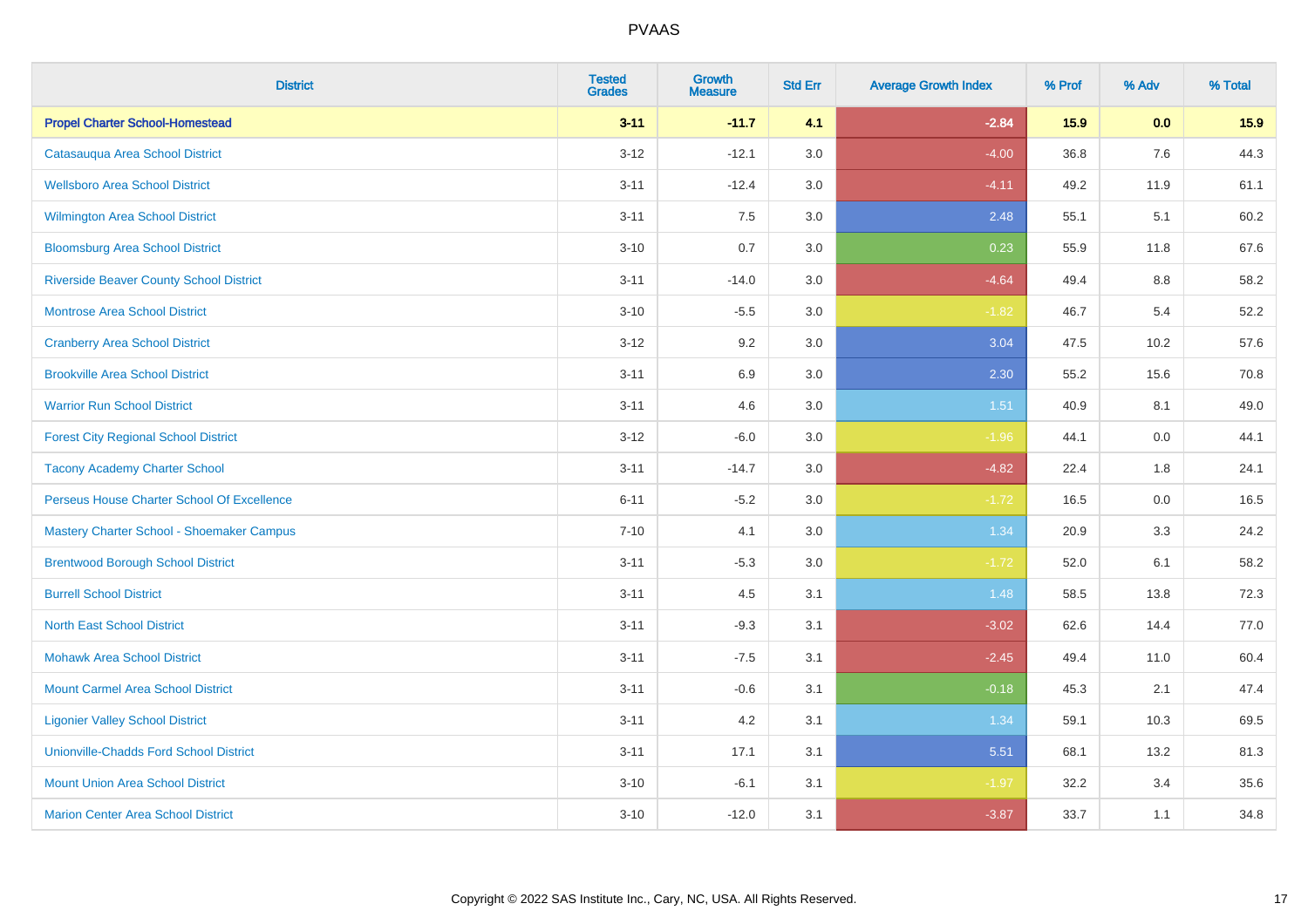| <b>District</b>                                   | <b>Tested</b><br><b>Grades</b> | <b>Growth</b><br><b>Measure</b> | <b>Std Err</b> | <b>Average Growth Index</b> | % Prof | % Adv   | % Total |
|---------------------------------------------------|--------------------------------|---------------------------------|----------------|-----------------------------|--------|---------|---------|
| <b>Propel Charter School-Homestead</b>            | $3 - 11$                       | $-11.7$                         | 4.1            | $-2.84$                     | 15.9   | 0.0     | 15.9    |
| <b>Laurel School District</b>                     | $3 - 11$                       | 1.8                             | 3.1            | 0.59                        | 70.1   | 2.3     | 72.4    |
| Cambria Heights School District                   | $3 - 10$                       | $-4.1$                          | 3.1            | $-1.32$                     | 51.0   | 6.0     | 57.0    |
| <b>Executive Education Academy Charter School</b> | $3 - 10$                       | $-6.5$                          | 3.1            | $-2.08$                     | 23.7   | $2.2\,$ | 25.8    |
| <b>Avonworth School District</b>                  | $3 - 10$                       | $-12.6$                         | 3.1            | $-4.01$                     | 59.8   | 4.6     | 64.4    |
| <b>New Brighton Area School District</b>          | $3 - 11$                       | 4.6                             | 3.1            | 1.47                        | 60.9   | 5.8     | 66.7    |
| Schuylkill Haven Area School District             | $3 - 11$                       | $-15.3$                         | 3.1            | $-4.87$                     | 49.7   | 2.4     | 52.1    |
| <b>Kane Area School District</b>                  | $3 - 10$                       | $-3.7$                          | 3.2            | $-1.17$                     | 39.5   | 9.9     | 49.4    |
| <b>Bellwood-Antis School District</b>             | $3 - 10$                       | $-1.2$                          | 3.2            | $-0.39$                     | 55.1   | 10.1    | 65.2    |
| <b>Canton Area School District</b>                | $3 - 11$                       | $-5.5$                          | 3.2            | $-1.75$                     | 40.7   | 2.3     | 43.0    |
| <b>Wilkes-Barre Area School District</b>          | $3 - 11$                       | 0.1                             | 3.2            | 0.02                        | 35.5   | 5.4     | 40.9    |
| <b>Upper Dauphin Area School District</b>         | $3 - 11$                       | $-6.3$                          | 3.2            | $-1.98$                     | 37.4   | 4.8     | 42.2    |
| <b>Uniontown Area School District</b>             | $3 - 11$                       | 6.0                             | 3.2            | 1.87                        | 62.4   | 5.9     | 68.2    |
| <b>Pequea Valley School District</b>              | $3 - 11$                       | $-5.8$                          | 3.2            | $-1.80$                     | 39.8   | 9.1     | 48.9    |
| <b>Line Mountain School District</b>              | $3 - 11$                       | 4.1                             | 3.2            | 1.27                        | 52.9   | 9.2     | 62.1    |
| <b>Windber Area School District</b>               | $3 - 11$                       | $-7.2$                          | 3.2            | $-2.24$                     | 55.4   | 7.2     | 62.6    |
| <b>Kutztown Area School District</b>              | $3 - 12$                       | $-0.2$                          | 3.2            | $-0.05$                     | 55.4   | 13.3    | 68.7    |
| <b>Springfield Township School District</b>       | $3 - 11$                       | $-18.9$                         | 3.2            | $-5.88$                     | 62.6   | 3.6     | 66.3    |
| <b>South Allegheny School District</b>            | $3 - 11$                       | $-8.8$                          | 3.2            | $-2.70$                     | 40.5   | 0.0     | 40.5    |
| <b>Bentworth School District</b>                  | $3 - 11$                       | 5.7                             | 3.2            | 1.75                        | 44.2   | 19.5    | 63.6    |
| Southern Huntingdon County School District        | $3 - 11$                       | $-12.9$                         | 3.2            | $-3.98$                     | 32.5   | 2.5     | 35.0    |
| <b>MaST Community Charter School II</b>           | $3 - 10$                       | 4.4                             | 3.2            | 1.37                        | 28.4   | 3.4     | 31.8    |
| <b>Ellwood City Area School District</b>          | $3 - 11$                       | $-4.2$                          | 3.2            | $-1.29$                     | 54.1   | 14.1    | 68.2    |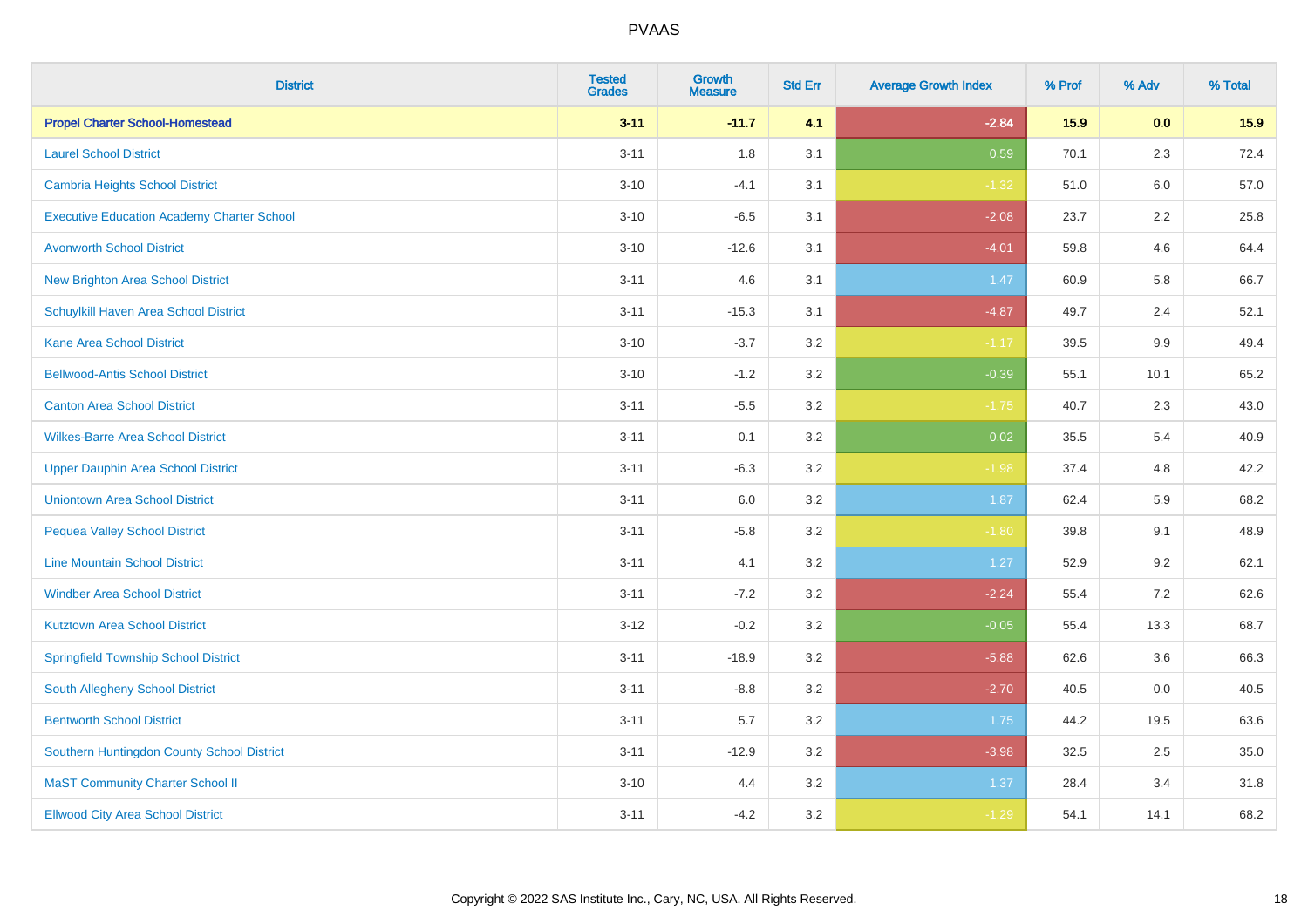| <b>District</b>                              | <b>Tested</b><br><b>Grades</b> | Growth<br><b>Measure</b> | <b>Std Err</b> | <b>Average Growth Index</b> | % Prof | % Adv   | % Total |
|----------------------------------------------|--------------------------------|--------------------------|----------------|-----------------------------|--------|---------|---------|
| <b>Propel Charter School-Homestead</b>       | $3 - 11$                       | $-11.7$                  | 4.1            | $-2.84$                     | 15.9   | 0.0     | 15.9    |
| Renaissance Academy Charter School           | $3 - 11$                       | 8.3                      | 3.3            | 2.54                        | 45.6   | 22.8    | 68.4    |
| <b>Elk Lake School District</b>              | $3 - 11$                       | $-4.0$                   | 3.3            | $-1.23$                     | 46.2   | 3.3     | 49.4    |
| <b>Panther Valley School District</b>        | $3 - 12$                       | $-0.6$                   | 3.3            | $-0.19$                     | 47.9   | 4.3     | 52.1    |
| <b>Carlynton School District</b>             | $3 - 11$                       | $7.3$                    | 3.3            | 2.22                        | 41.0   | 10.5    | 51.6    |
| Shenango Area School District                | $3 - 11$                       | $-2.6$                   | 3.3            | $-0.79$                     | 50.6   | 13.9    | 64.6    |
| <b>Big Beaver Falls Area School District</b> | $3 - 11$                       | $-3.9$                   | 3.3            | $-1.18$                     | 34.1   | 3.5     | 37.6    |
| <b>Wyalusing Area School District</b>        | $3 - 12$                       | 8.8                      | 3.3            | 2.68                        | 54.6   | 11.7    | 66.2    |
| <b>Northern Cambria School District</b>      | $3 - 11$                       | 10.0                     | 3.3            | 3.04                        | 47.4   | 5.1     | 52.6    |
| <b>Keystone School District</b>              | $3 - 11$                       | 3.1                      | 3.3            | 0.94                        | 50.6   | 6.5     | 57.1    |
| <b>Bethlehem-Center School District</b>      | $3 - 10$                       | 8.1                      | 3.3            | 2.46                        | 35.1   | 1.4     | 36.5    |
| <b>Moniteau School District</b>              | $3 - 11$                       | $-11.8$                  | 3.3            | $-3.56$                     | 50.0   | 6.3     | 56.3    |
| <b>Carmichaels Area School District</b>      | $3 - 10$                       | $-9.3$                   | 3.3            | $-2.81$                     | 35.1   | 1.4     | 36.5    |
| <b>Mercer Area School District</b>           | $3 - 11$                       | $-0.2$                   | 3.3            | $-0.06$                     | 56.0   | $8.0\,$ | 64.0    |
| <b>Carbondale Area School District</b>       | $3 - 10$                       | 7.4                      | 3.3            | 2.25                        | 56.6   | 2.6     | 59.2    |
| <b>KIPP Dubois Charter School</b>            | $9 - 10$                       | 4.7                      | 3.3            | 1.40                        | 31.0   | 1.4     | 32.4    |
| Philipsburg-Osceola Area School District     | $3 - 11$                       | $-24.8$                  | 3.3            | $-7.43$                     | 19.7   | 2.6     | 22.4    |
| South Side Area School District              | $3 - 11$                       | $-1.6$                   | 3.3            | $-0.48$                     | 50.0   | $6.8\,$ | 56.8    |
| <b>East Allegheny School District</b>        | $3 - 11$                       | $-6.3$                   | 3.3            | $-1.87$                     | 31.9   | 9.7     | 41.7    |
| Conemaugh Township Area School District      | $3 - 12$                       | $-3.7$                   | 3.4            | $-1.09$                     | 53.8   | 17.6    | 71.4    |
| <b>North Pocono School District</b>          | $3 - 11$                       | $-2.3$                   | 3.4            | $-0.68$                     | 52.0   | 16.4    | 68.5    |
| <b>Everett Area School District</b>          | $3 - 11$                       | 5.0                      | 3.4            | 1.47                        | 60.5   | 1.3     | 61.8    |
| <b>Troy Area School District</b>             | $3 - 10$                       | $-4.3$                   | 3.4            | $-1.26$                     | 43.2   | 5.7     | 48.9    |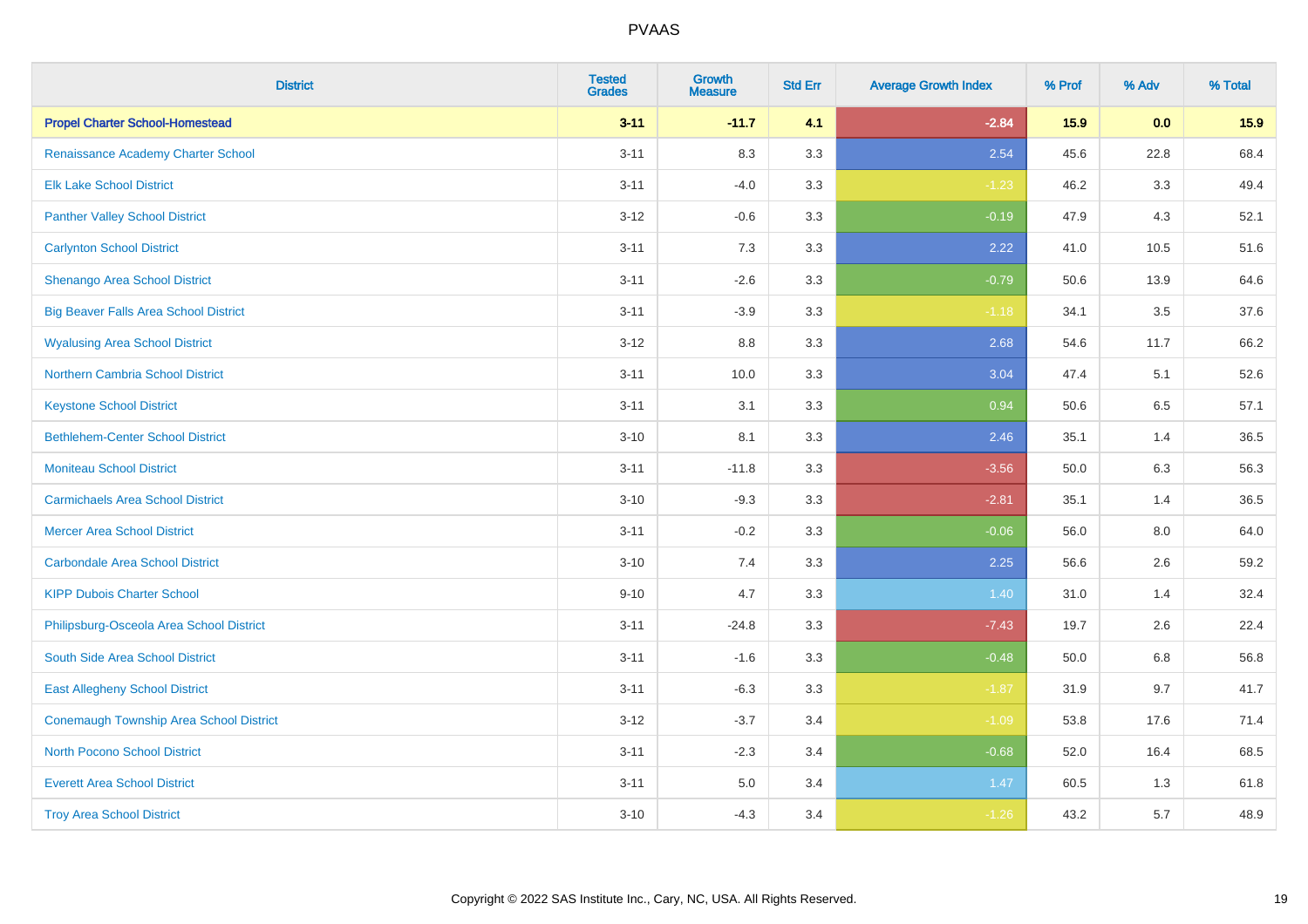| <b>District</b>                           | <b>Tested</b><br><b>Grades</b> | <b>Growth</b><br><b>Measure</b> | <b>Std Err</b> | <b>Average Growth Index</b> | % Prof | % Adv   | % Total  |
|-------------------------------------------|--------------------------------|---------------------------------|----------------|-----------------------------|--------|---------|----------|
| <b>Propel Charter School-Homestead</b>    | $3 - 11$                       | $-11.7$                         | 4.1            | $-2.84$                     | 15.9   | 0.0     | 15.9     |
| <b>Fairfield Area School District</b>     | $3 - 11$                       | $-5.6$                          | 3.4            | $-1.66$                     | 57.9   | 4.0     | 61.8     |
| <b>Bristol Borough School District</b>    | $3 - 12$                       | $-4.3$                          | 3.4            | $-1.27$                     | 39.7   | 1.3     | 41.0     |
| <b>Reynolds School District</b>           | $3 - 10$                       | 0.5                             | 3.4            | 0.16                        | 52.1   | 7.0     | 59.2     |
| <b>Burgettstown Area School District</b>  | $3 - 11$                       | $-2.1$                          | 3.4            | $-0.62$                     | 50.0   | 1.4     | 51.4     |
| <b>Redbank Valley School District</b>     | $3 - 11$                       | $-9.5$                          | 3.4            | $-2.77$                     | 31.5   | 4.9     | 36.4     |
| <b>Old Forge School District</b>          | $3 - 12$                       | $-5.9$                          | 3.4            | $-1.73$                     | 52.9   | 7.1     | 60.0     |
| <b>United School District</b>             | $3 - 11$                       | 2.1                             | 3.4            | 0.63                        | 60.3   | 6.6     | 66.9     |
| <b>Steel Valley School District</b>       | $3 - 11$                       | 6.5                             | 3.4            | 1.89                        | 50.7   | 5.6     | 56.3     |
| Mastery Charter School - Hardy Williams   | $3 - 11$                       | 11.4                            | 3.4            | 3.33                        | 44.3   | 5.7     | $50.0\,$ |
| <b>Williams Valley School District</b>    | $3 - 11$                       | $-7.3$                          | 3.4            | $-2.13$                     | 23.2   | 0.0     | 23.2     |
| <b>Moshannon Valley School District</b>   | $3 - 10$                       | $-7.0$                          | 3.4            | $-2.01$                     | 48.5   | 0.0     | 48.5     |
| Maritime Academy Charter School           | $3 - 10$                       | $-11.4$                         | 3.5            | $-3.29$                     | 15.2   | 0.0     | 15.2     |
| <b>Central Fulton School District</b>     | $3 - 11$                       | $-0.5$                          | 3.5            | $-0.14$                     | 51.4   | $8.6\,$ | 60.0     |
| <b>Newport School District</b>            | $3 - 12$                       | 1.4                             | 3.5            | 0.41                        | 51.5   | 10.3    | 61.8     |
| <b>Steelton-Highspire School District</b> | $3 - 11$                       | $-11.8$                         | 3.5            | $-3.40$                     | 14.5   | 0.0     | 14.5     |
| <b>North Star School District</b>         | $3 - 11$                       | $-8.7$                          | 3.5            | $-2.51$                     | 47.8   | 6.0     | 53.7     |
| <b>Columbia Borough School District</b>   | $3 - 12$                       | $-3.1$                          | 3.5            | $-0.89$                     | 29.5   | 1.9     | 31.4     |
| Pennsylvania Virtual Charter School       | $3 - 11$                       | 11.8                            | 3.5            | 3.37                        | 56.5   | 11.1    | 67.6     |
| Lackawanna Trail School District          | $3 - 10$                       | $-21.7$                         | 3.5            | $-6.20$                     | 38.5   | 1.5     | 40.0     |
| <b>Sayre Area School District</b>         | $3 - 11$                       | 11.2                            | 3.5            | 3.20                        | 52.2   | 7.5     | 59.7     |
| <b>Northwestern School District</b>       | $3 - 11$                       | $-24.9$                         | 3.5            | $-7.13$                     | 42.6   | 2.9     | 45.6     |
| Multicultural Academy Charter School      | $9 - 11$                       | 9.5                             | 3.5            | 2.69                        | 22.0   | 0.0     | 22.0     |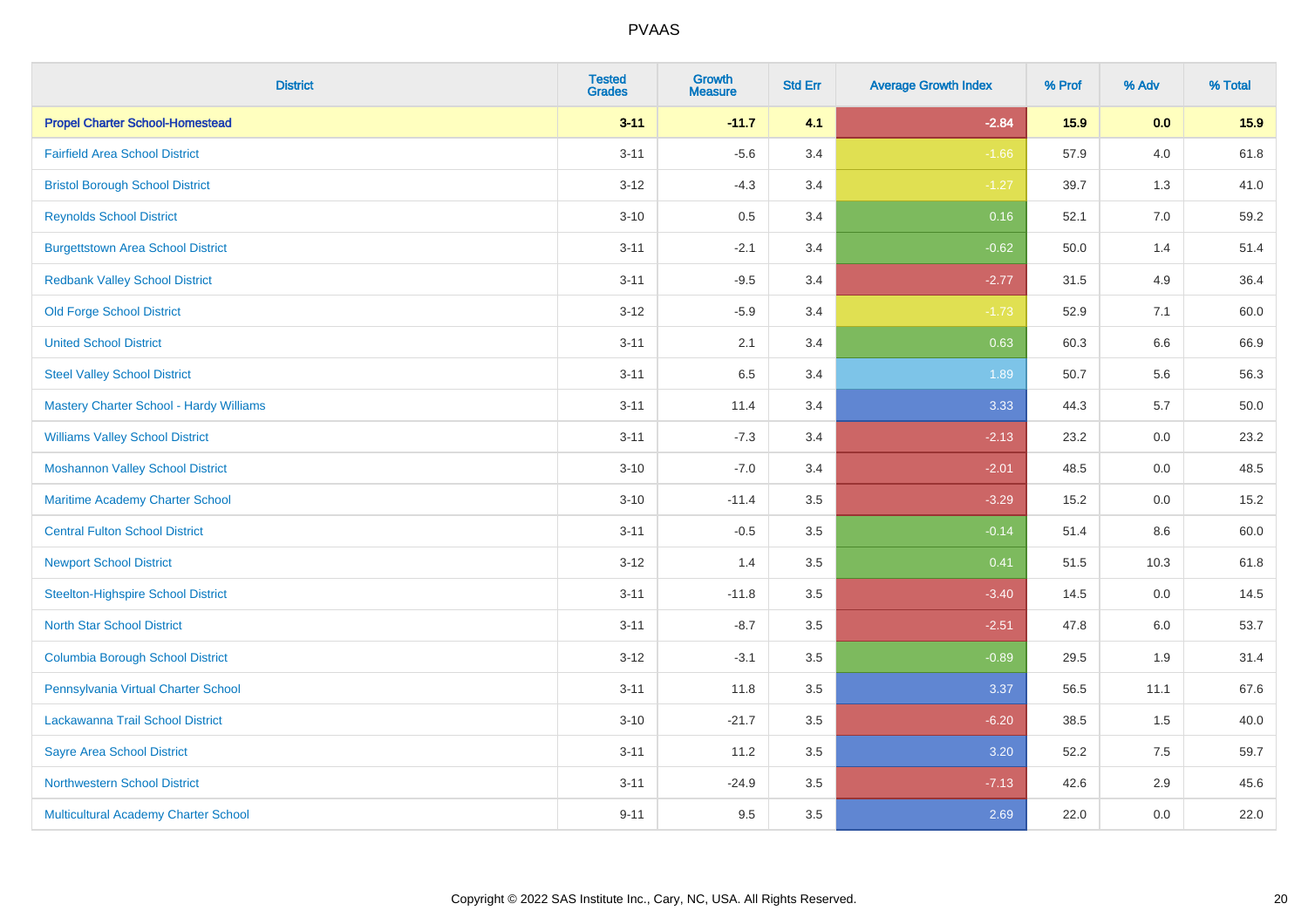| <b>District</b>                                | <b>Tested</b><br><b>Grades</b> | <b>Growth</b><br><b>Measure</b> | <b>Std Err</b> | <b>Average Growth Index</b> | % Prof | % Adv   | % Total |
|------------------------------------------------|--------------------------------|---------------------------------|----------------|-----------------------------|--------|---------|---------|
| <b>Propel Charter School-Homestead</b>         | $3 - 11$                       | $-11.7$                         | 4.1            | $-2.84$                     | 15.9   | 0.0     | 15.9    |
| Juniata Valley School District                 | $3 - 11$                       | $-3.9$                          | 3.5            | $-1.10$                     | 44.4   | $3.5\,$ | 47.8    |
| <b>Sharpsville Area School District</b>        | $3 - 11$                       | $-1.4$                          | 3.5            | $-0.40$                     | 55.2   | 13.4    | 68.7    |
| <b>Mountain View School District</b>           | $3 - 11$                       | 20.9                            | $3.5\,$        | 5.91                        | 57.8   | 20.3    | 78.1    |
| <b>Purchase Line School District</b>           | $3 - 12$                       | 1.7                             | 3.5            | 0.47                        | 43.1   | 5.4     | 48.5    |
| <b>Chartiers-Houston School District</b>       | $3 - 10$                       | $-8.6$                          | 3.5            | $-2.41$                     | 59.7   | 4.5     | 64.2    |
| <b>Union City Area School District</b>         | $3 - 12$                       | $-10.2$                         | 3.6            | $-2.87$                     | 42.9   | 3.2     | 46.0    |
| <b>Carbon Career &amp; Technical Institute</b> | $9 - 11$                       | $-5.7$                          | 3.6            | $-1.59$                     | 34.5   | $1.2$   | 35.7    |
| <b>Southmoreland School District</b>           | $3 - 11$                       | $-8.3$                          | 3.6            | $-2.32$                     | 56.8   | 7.2     | 64.0    |
| <b>Brockway Area School District</b>           | $3 - 11$                       | 0.6                             | 3.6            | 0.16                        | 49.2   | 7.7     | 56.9    |
| <b>Portage Area School District</b>            | $3 - 10$                       | $-8.1$                          | 3.6            | $-2.26$                     | 40.6   | 9.4     | 50.0    |
| <b>Salisbury Township School District</b>      | $3 - 11$                       | 6.3                             | 3.6            | 1.77                        | 46.2   | 6.6     | 52.8    |
| Propel Charter School - Braddock Hills         | $3 - 11$                       | $-13.6$                         | 3.6            | $-3.81$                     | 9.7    | 1.6     | 11.3    |
| <b>Lawrence County CTC</b>                     | $10 - 11$                      | $-21.7$                         | 3.6            | $-6.05$                     | 19.8   | $0.0\,$ | 19.8    |
| <b>Homer-Center School District</b>            | $3 - 11$                       | 9.7                             | 3.6            | 2.70                        | 45.1   | 17.2    | 62.3    |
| <b>Montgomery Area School District</b>         | $3 - 11$                       | 10.7                            | 3.6            | 2.96                        | 48.7   | 12.4    | 61.1    |
| Northern Bedford County School District        | $3 - 11$                       | 16.5                            | 3.6            | 4.58                        | 51.7   | 20.0    | 71.7    |
| <b>Mahanoy Area School District</b>            | $3 - 10$                       | $-9.0$                          | 3.6            | $-2.49$                     | 26.2   | 1.6     | 27.9    |
| <b>Blue Ridge School District</b>              | $3 - 11$                       | $-0.5$                          | 3.6            | $-0.12$                     | 44.6   | 3.1     | 47.7    |
| California Area School District                | $3 - 10$                       | $-7.3$                          | 3.6            | $-2.02$                     | 42.6   | $9.8\,$ | 52.5    |
| <b>Port Allegany School District</b>           | $3 - 11$                       | 4.4                             | 3.6            | 1.21                        | 28.1   | 9.4     | 37.5    |
| <b>School Lane Charter School</b>              | $3 - 11$                       | 12.4                            | 3.6            | 3.43                        | 59.1   | $9.8\,$ | 68.9    |
| <b>Northgate School District</b>               | $3 - 11$                       | 6.3                             | 3.6            | 1.73                        | 53.3   | 16.7    | 70.0    |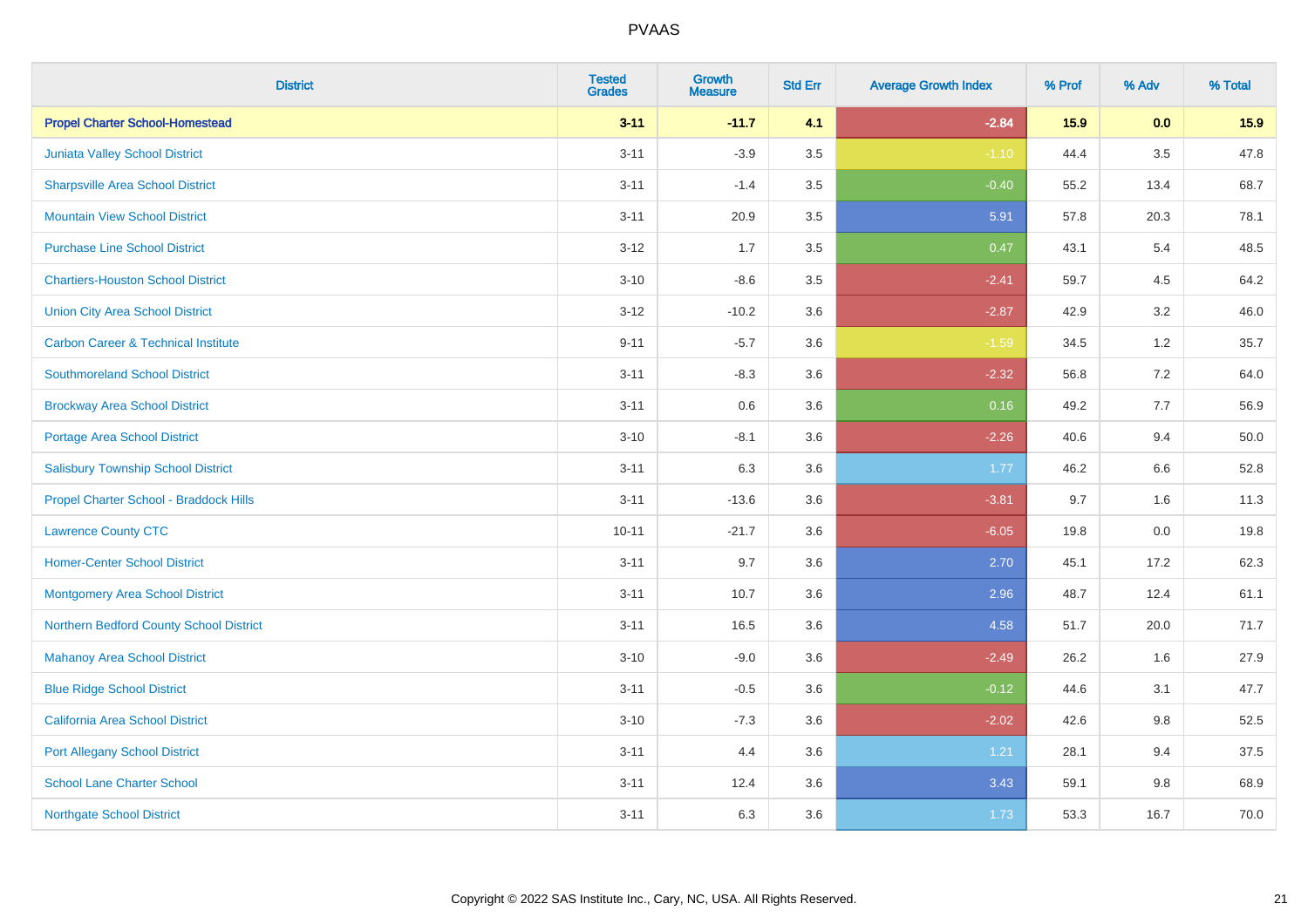| <b>District</b>                                 | <b>Tested</b><br><b>Grades</b> | Growth<br><b>Measure</b> | <b>Std Err</b> | <b>Average Growth Index</b> | % Prof | % Adv   | % Total |
|-------------------------------------------------|--------------------------------|--------------------------|----------------|-----------------------------|--------|---------|---------|
| <b>Propel Charter School-Homestead</b>          | $3 - 11$                       | $-11.7$                  | 4.1            | $-2.84$                     | 15.9   | 0.0     | 15.9    |
| <b>Westinghouse Arts Academy Charter School</b> | $9 - 10$                       | $-0.7$                   | 3.6            | $-0.19$                     | 59.2   | 8.4     | 67.6    |
| <b>Frazier School District</b>                  | $3 - 11$                       | $-17.2$                  | 3.7            | $-4.70$                     | 37.1   | 1.6     | 38.7    |
| <b>Muncy School District</b>                    | $3 - 11$                       | $-8.1$                   | 3.7            | $-2.21$                     | 42.0   | $3.8\,$ | 45.8    |
| <b>Valley Grove School District</b>             | $3 - 10$                       | $-3.7$                   | 3.7            | $-1.01$                     | 51.2   | 6.1     | 57.3    |
| <b>Sto-Rox School District</b>                  | $3 - 10$                       | 6.6                      | 3.7            | 1.80                        | 13.4   | 0.0     | 13.4    |
| <b>Minersville Area School District</b>         | $3 - 11$                       | $-14.4$                  | 3.7            | $-3.90$                     | 39.3   | 3.3     | 42.6    |
| <b>Clairton City School District</b>            | $3 - 11$                       | 3.5                      | 3.7            | 0.95                        | 13.4   | 0.0     | 13.4    |
| <b>Glendale School District</b>                 | $3 - 10$                       | $-0.9$                   | 3.7            | $-0.24$                     | 50.0   | 5.4     | 55.4    |
| <b>Lakeview School District</b>                 | $3 - 11$                       | $-0.9$                   | 3.7            | $-0.24$                     | 60.3   | 3.2     | 63.5    |
| <b>Innovative Arts Academy Charter School</b>   | $6 - 11$                       | $-9.1$                   | 3.7            | $-2.44$                     | 9.5    | 0.0     | 9.5     |
| <b>Apollo-Ridge School District</b>             | $3 - 12$                       | $-4.7$                   | 3.7            | $-1.24$                     | 50.0   | 10.0    | 60.0    |
| <b>Tussey Mountain School District</b>          | $3 - 12$                       | 1.5                      | 3.7            | 0.40                        | 38.6   | 1.8     | 40.4    |
| <b>Coudersport Area School District</b>         | $3 - 11$                       | 7.7                      | 3.7            | 2.06                        | 55.7   | 8.2     | 63.9    |
| <b>Penns Manor Area School District</b>         | $3 - 12$                       | $-17.0$                  | 3.7            | $-4.52$                     | 29.7   | 3.1     | 32.8    |
| <b>Riverview School District</b>                | $3 - 11$                       | $-4.6$                   | 3.8            | $-1.20$                     | 57.9   | 15.8    | 73.7    |
| <b>Fort Cherry School District</b>              | $3 - 10$                       | $-5.9$                   | 3.8            | $-1.56$                     | 55.2   | 5.2     | 60.3    |
| Millersburg Area School District                | $3 - 11$                       | $6.2\,$                  | 3.8            | 1.63                        | 51.8   | 7.4     | 59.3    |
| <b>West Middlesex Area School District</b>      | $3 - 10$                       | $-8.4$                   | 3.8            | $-2.21$                     | 34.9   | 2.8     | 37.6    |
| <b>Antietam School District</b>                 | $3 - 10$                       | $-4.3$                   | $3.8\,$        | $-1.13$                     | 36.4   | 5.4     | 41.8    |
| New Kensington-Arnold School District           | $3 - 11$                       | $-0.4$                   | 3.8            | $-0.10$                     | 40.7   | 3.7     | 44.4    |
| Northwest Area School District                  | $3 - 10$                       | $-10.0$                  | 3.8            | $-2.59$                     | 34.6   | 7.3     | 41.8    |
| Jeannette City School District                  | $3 - 11$                       | $-4.3$                   | 3.8            | $-1.13$                     | 46.7   | 7.5     | 54.2    |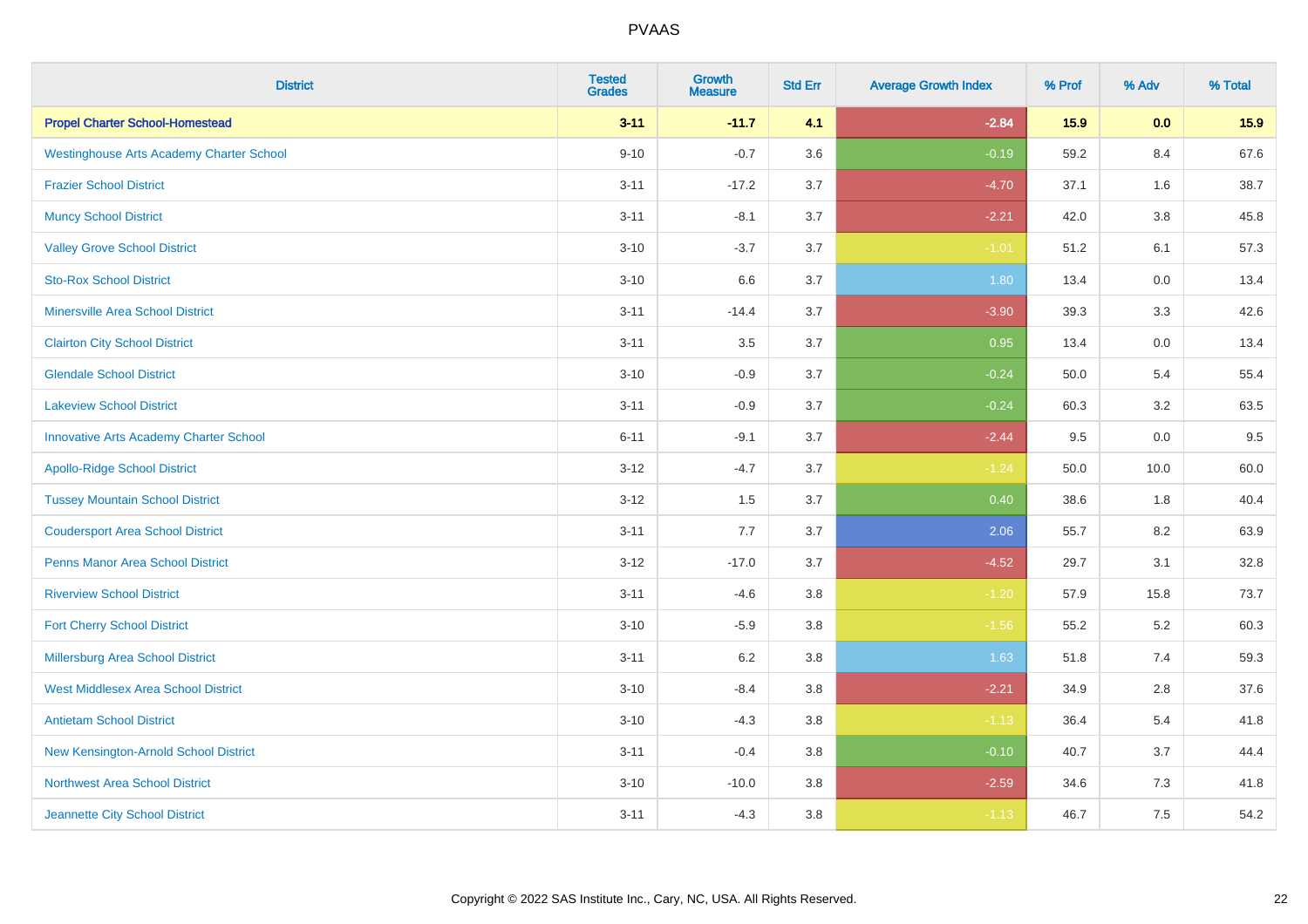| <b>District</b>                                 | <b>Tested</b><br><b>Grades</b> | <b>Growth</b><br><b>Measure</b> | <b>Std Err</b> | <b>Average Growth Index</b> | % Prof | % Adv | % Total |
|-------------------------------------------------|--------------------------------|---------------------------------|----------------|-----------------------------|--------|-------|---------|
| <b>Propel Charter School-Homestead</b>          | $3 - 11$                       | $-11.7$                         | 4.1            | $-2.84$                     | 15.9   | 0.0   | 15.9    |
| <b>West Branch Area School District</b>         | $3 - 11$                       | 0.2                             | 3.8            | 0.05                        | 47.2   | 1.9   | 49.1    |
| <b>Greenwood School District</b>                | $3 - 11$                       | 15.9                            | 3.9            | 4.11                        | 50.0   | 25.0  | 75.0    |
| <b>Halifax Area School District</b>             | $3 - 11$                       | 4.7                             | 3.9            | 1.22                        | 61.5   | 9.6   | 71.2    |
| Jefferson County-Dubois AVTS                    | $9 - 11$                       | $-16.2$                         | 3.9            | $-4.16$                     | 23.0   | 0.0   | 23.0    |
| Johnsonburg Area School District                | $3 - 11$                       | $-14.1$                         | 3.9            | $-3.62$                     | 54.0   | 4.6   | 58.6    |
| <b>Smethport Area School District</b>           | $3 - 12$                       | 0.6                             | 3.9            | 0.15                        | 37.0   | 1.8   | 38.9    |
| <b>Shenandoah Valley School District</b>        | $3 - 11$                       | 9.7                             | 3.9            | 2.49                        | 28.3   | 5.0   | 33.3    |
| <b>Allegheny Valley School District</b>         | $3 - 11$                       | 8.5                             | 3.9            | 2.17                        | 53.1   | 12.2  | 65.3    |
| <b>Brownsville Area School District</b>         | $3 - 12$                       | $-7.2$                          | 3.9            | $-1.83$                     | 34.4   | 6.1   | 40.5    |
| <b>Propel Charter School-Montour</b>            | $3 - 10$                       | $-10.7$                         | 3.9            | $-2.71$                     | 13.7   | 0.0   | 13.7    |
| Meyersdale Area School District                 | $3 - 11$                       | 4.2                             | 4.0            | 1.07                        | 43.1   | 6.9   | 50.0    |
| <b>Northeast Bradford School District</b>       | $3 - 10$                       | $-3.1$                          | 4.0            | $-0.78$                     | 33.9   | 3.4   | 37.3    |
| <b>Claysburg-Kimmel School District</b>         | $3 - 11$                       | $-5.7$                          | 4.0            | $-1.42$                     | 42.9   | 8.2   | 51.0    |
| <b>Achievement House Charter School</b>         | $7 - 11$                       | $-0.7$                          | 4.0            | $-0.17$                     | 32.5   | 2.6   | 35.1    |
| <b>Leechburg Area School District</b>           | $3 - 11$                       | 4.4                             | 4.0            | 1.09                        | 47.8   | 19.6  | 67.4    |
| <b>Ridgway Area School District</b>             | $3 - 11$                       | $-14.5$                         | 4.1            | $-3.56$                     | 49.0   | 9.8   | 58.8    |
| <b>Tri-Valley School District</b>               | $3 - 10$                       | $-6.4$                          | 4.1            | $-1.57$                     | 37.0   | 4.4   | 41.3    |
| <b>Conemaugh Valley School District</b>         | $3 - 12$                       | $-3.2$                          | 4.1            | $-0.78$                     | 48.2   | 5.6   | 53.7    |
| <b>Clarion Area School District</b>             | $3 - 11$                       | 10.3                            | 4.1            | 2.51                        | 45.4   | 14.6  | 60.0    |
| <b>Williamsburg Community School District</b>   | $3 - 11$                       | $-14.3$                         | 4.1            | $-3.48$                     | 28.3   | 0.0   | 28.3    |
| <b>Propel Charter School-Homestead</b>          | $3 - 11$                       | $-11.7$                         | 4.1            | $-2.84$                     | 15.9   | 0.0   | 15.9    |
| Capital Area School for the Arts Charter School | $9 - 11$                       | 5.8                             | 4.1            | 1.39                        | 59.3   | 18.6  | 78.0    |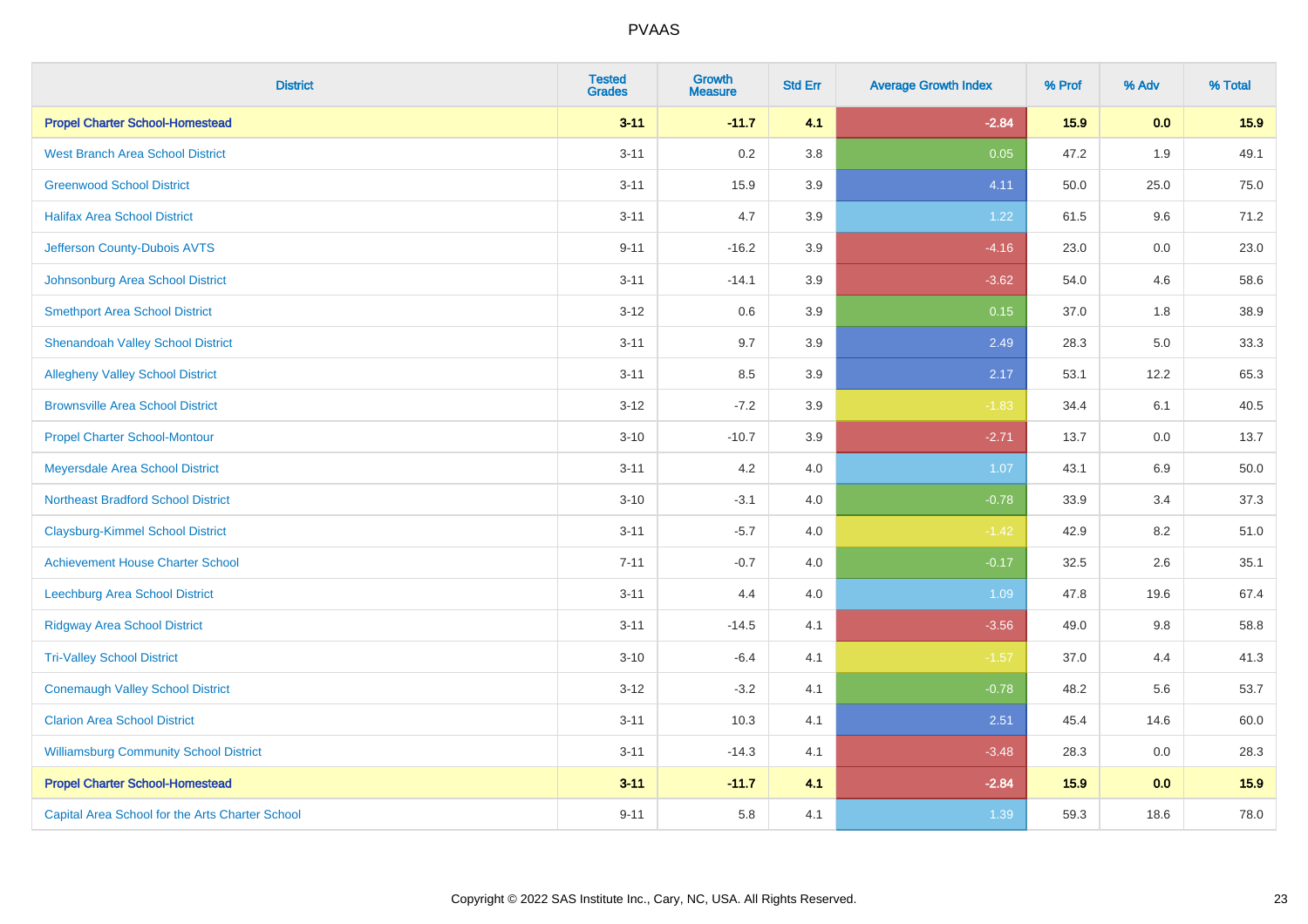| <b>District</b>                                        | <b>Tested</b><br><b>Grades</b> | <b>Growth</b><br><b>Measure</b> | <b>Std Err</b> | <b>Average Growth Index</b> | % Prof | % Adv   | % Total |
|--------------------------------------------------------|--------------------------------|---------------------------------|----------------|-----------------------------|--------|---------|---------|
| <b>Propel Charter School-Homestead</b>                 | $3 - 11$                       | $-11.7$                         | 4.1            | $-2.84$                     | 15.9   | 0.0     | 15.9    |
| <b>Curwensville Area School District</b>               | $3 - 11$                       | $-27.9$                         | 4.1            | $-6.72$                     | 42.5   | 4.1     | 46.6    |
| <b>Clarion-Limestone Area School District</b>          | $3 - 12$                       | $-2.5$                          | 4.1            | $-0.60$                     | 56.8   | 6.8     | 63.6    |
| <b>Chester Charter Scholars Academy Charter School</b> | $3 - 12$                       | 8.4                             | 4.1            | 2.03                        | 23.4   | $0.0\,$ | 23.4    |
| <b>Western Beaver County School District</b>           | $3 - 11$                       | $-7.8$                          | 4.2            | $-1.87$                     | 56.5   | 6.5     | 63.0    |
| Pennsylvania Distance Learning Charter School          | $3 - 12$                       | 9.3                             | 4.2            | 2.22                        | 42.2   | 3.1     | 45.3    |
| <b>Berlin Brothersvalley School District</b>           | $3 - 11$                       | 4.0                             | 4.2            | 0.96                        | 48.8   | 14.0    | 62.8    |
| Jefferson-Morgan School District                       | $3 - 10$                       | $-9.9$                          | 4.2            | $-2.35$                     | 43.8   | 4.2     | 47.9    |
| <b>Aliquippa School District</b>                       | $3 - 11$                       | $-9.0$                          | 4.2            | $-2.14$                     | 11.0   | 0.0     | 11.0    |
| <b>Union School District</b>                           | $3 - 12$                       | 2.3                             | 4.2            | 0.54                        | 32.6   | 7.0     | 39.5    |
| <b>Susquehanna Community School District</b>           | $3 - 11$                       | $-2.8$                          | 4.2            | $-0.66$                     | 49.4   | 6.9     | 56.3    |
| <b>Otto-Eldred School District</b>                     | $3 - 11$                       | $-0.7$                          | 4.2            | $-0.15$                     | 56.2   | 6.2     | 62.5    |
| <b>Jamestown Area School District</b>                  | $3 - 11$                       | 13.5                            | 4.2            | 3.19                        | 64.4   | 13.3    | 77.8    |
| <b>Union Area School District</b>                      | $3 - 11$                       | 1.9                             | 4.3            | 0.44                        | 61.5   | 0.0     | 61.5    |
| <b>Farrell Area School District</b>                    | $3 - 11$                       | $-10.4$                         | 4.3            | $-2.41$                     | 19.0   | 0.0     | 19.0    |
| <b>Ferndale Area School District</b>                   | $3 - 10$                       | $-5.8$                          | 4.3            | $-1.33$                     | 40.0   | 0.0     | 40.0    |
| <b>West Side CTC</b>                                   | $9 - 10$                       | $-37.4$                         | 4.3            | $-8.64$                     | 8.8    | 0.0     | 8.8     |
| North Clarion County School District                   | $3 - 12$                       | 3.7                             | 4.3            | 0.85                        | 67.5   | 15.0    | 82.5    |
| <b>Blacklick Valley School District</b>                | $3 - 11$                       | $8.0\,$                         | 4.3            | 1.85                        | 34.1   | $0.0\,$ | 34.1    |
| <b>West Greene School District</b>                     | $3 - 11$                       | $-4.5$                          | 4.3            | $-1.04$                     | 36.6   | 7.3     | 43.9    |
| Morrisville Borough School District                    | $3 - 11$                       | 4.8                             | 4.3            | 1.10                        | 30.2   | 2.3     | 32.6    |
| <b>Jenkintown School District</b>                      | $3 - 11$                       | 12.5                            | 4.4            | 2.84                        | 54.6   | 29.6    | 84.1    |
| <b>Sullivan County School District</b>                 | $3 - 10$                       | $-4.0$                          | 4.4            | $-0.90$                     | 66.7   | 2.6     | 69.2    |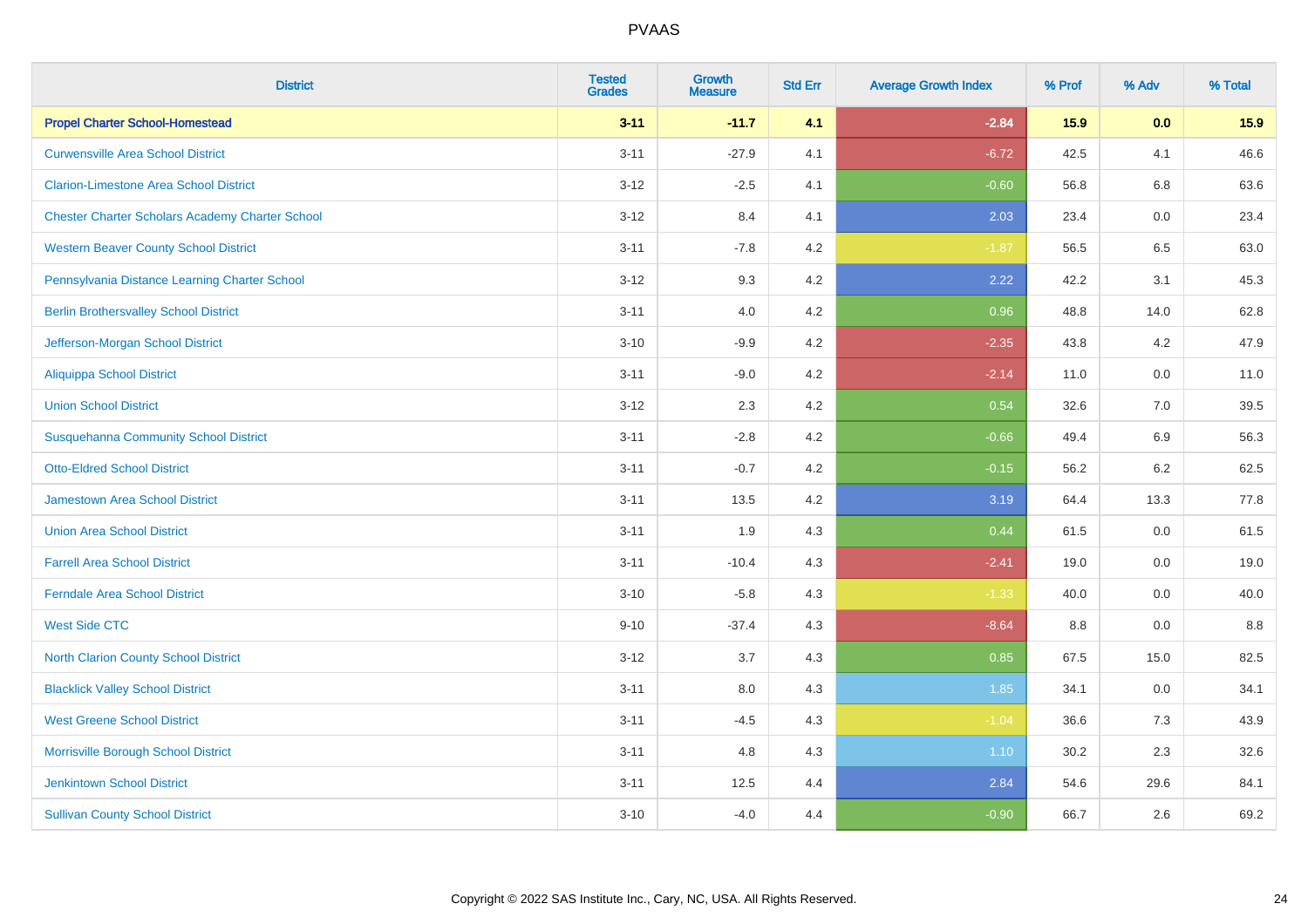| <b>District</b>                                 | <b>Tested</b><br><b>Grades</b> | <b>Growth</b><br><b>Measure</b> | <b>Std Err</b> | <b>Average Growth Index</b> | % Prof | % Adv   | % Total |
|-------------------------------------------------|--------------------------------|---------------------------------|----------------|-----------------------------|--------|---------|---------|
| <b>Propel Charter School-Homestead</b>          | $3 - 11$                       | $-11.7$                         | 4.1            | $-2.84$                     | 15.9   | 0.0     | 15.9    |
| <b>Southern Fulton School District</b>          | $3 - 11$                       | $-23.7$                         | 4.4            | $-5.37$                     | 34.2   | 10.5    | 44.7    |
| <b>Benton Area School District</b>              | $3 - 10$                       | $-9.7$                          | 4.5            | $-2.18$                     | 43.2   | 5.4     | 48.6    |
| <b>Sugar Valley Rural Charter School</b>        | $3 - 11$                       | $-11.0$                         | 4.5            | $-2.46$                     | 14.9   | $0.0\,$ | 14.9    |
| <b>Monessen City School District</b>            | $3 - 10$                       | 8.3                             | 4.5            | 1.85                        | 42.9   | 2.9     | 45.7    |
| <b>Mastery Charter School - Gratz Campus</b>    | $7 - 10$                       | $-23.9$                         | 4.5            | $-5.29$                     | 2.9    | 0.0     | 2.9     |
| <b>Rochester Area School District</b>           | $3 - 11$                       | $-13.2$                         | 4.6            | $-2.89$                     | 19.5   | 1.3     | 20.8    |
| <b>Northern Potter School District</b>          | $3 - 12$                       | $-13.1$                         | 4.6            | $-2.84$                     | 37.5   | 0.0     | 37.5    |
| <b>Hanover Area School District</b>             | $3 - 11$                       | 2.2                             | 4.6            | 0.48                        | 42.9   | 5.7     | 48.6    |
| <b>Shade-Central City School District</b>       | $3 - 11$                       | $-5.9$                          | 4.6            | $-1.28$                     | 27.8   | 0.0     | 27.8    |
| <b>Southeastern Greene School District</b>      | $3 - 10$                       | 3.3                             | 4.6            | 0.72                        | 57.6   | 6.1     | 63.6    |
| <b>Avella Area School District</b>              | $3 - 12$                       | $-0.3$                          | 4.7            | $-0.05$                     | 49.3   | 14.5    | 63.8    |
| <b>Millville Area School District</b>           | $3 - 12$                       | $-0.9$                          | 4.7            | $-0.18$                     | 51.4   | 5.4     | 56.8    |
| La Academia Partnership Charter School          | $6 - 11$                       | $-11.0$                         | 4.7            | $-2.34$                     | 6.8    | 0.0     | 6.8     |
| <b>Reach Cyber Charter School</b>               | $3 - 11$                       | 8.1                             | 4.7            | 1.72                        | 42.4   | 4.6     | 47.0    |
| <b>Allegheny-Clarion Valley School District</b> | $3 - 10$                       | 7.8                             | 4.7            | 1.65                        | 53.3   | 3.3     | 56.7    |
| <b>Shamokin Area School District</b>            | $3 - 11$                       | $-7.7$                          | 4.8            | $-1.60$                     | 38.1   | 3.2     | 41.3    |
| <b>Roberto Clemente Charter School</b>          | $3 - 12$                       | 2.2                             | 4.9            | 0.45                        | 27.5   | 5.0     | 32.5    |
| Dr Robert Ketterer Charter School Inc           | $6 - 12$                       | 10.1                            | 5.0            | 2.04                        | 14.9   | 0.4     | 15.3    |
| <b>Cornell School District</b>                  | $3 - 11$                       | $-1.6$                          | 5.0            | $-0.32$                     | 33.8   | 1.5     | 35.4    |
| York Academy Regional Charter School            | $3 - 11$                       | 9.0                             | 5.0            | 1.79                        | 55.2   | 0.0     | 55.2    |
| <b>Oswayo Valley School District</b>            | $3 - 12$                       | 8.5                             | 5.0            | 1.68                        | 50.0   | 16.7    | 66.7    |
| <b>Forbes Road School District</b>              | $3 - 11$                       | 2.8                             | 5.1            | 0.56                        | 41.4   | 10.3    | 51.7    |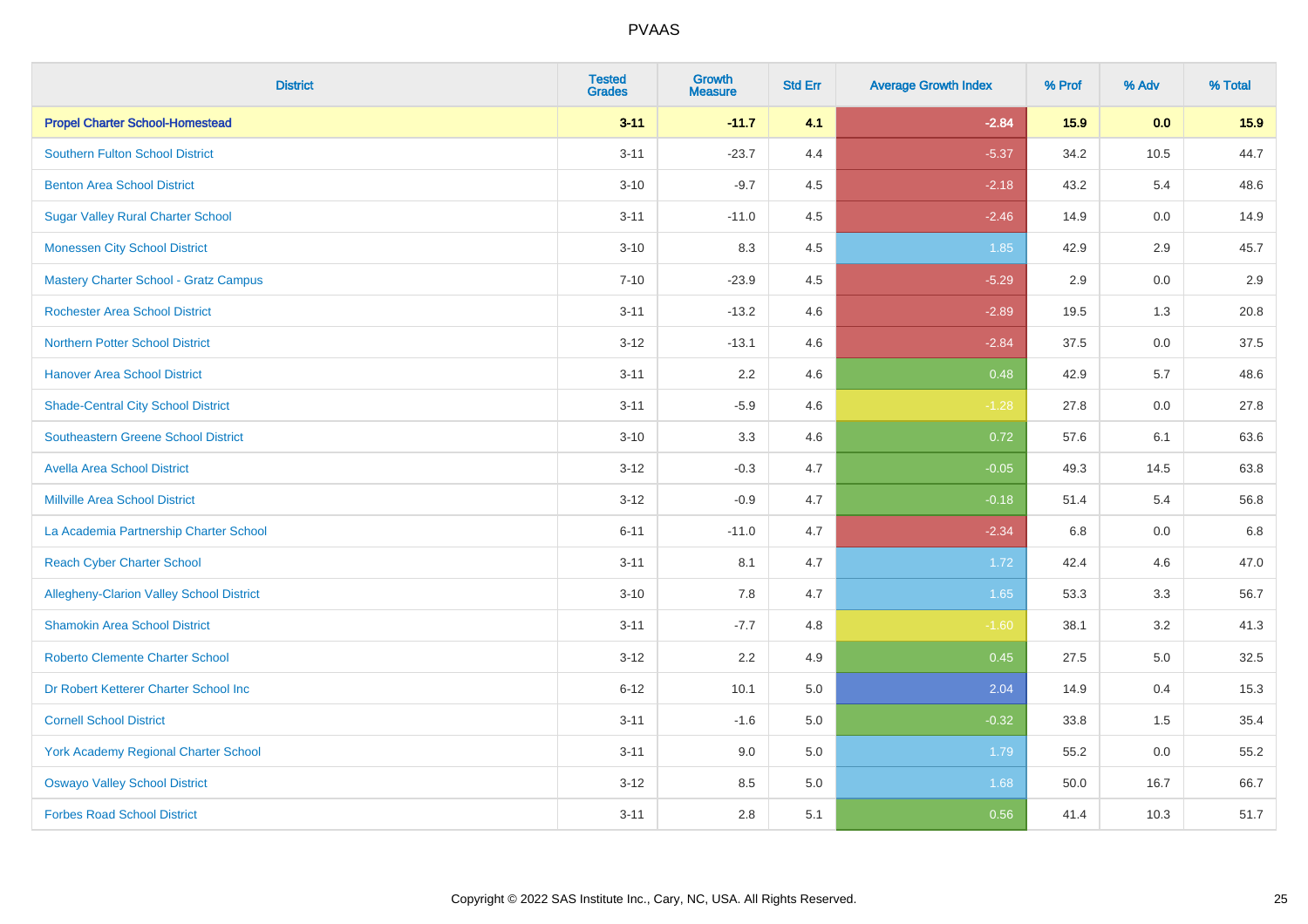| <b>District</b>                                         | <b>Tested</b><br><b>Grades</b> | <b>Growth</b><br><b>Measure</b> | <b>Std Err</b> | <b>Average Growth Index</b> | % Prof | % Adv   | % Total |
|---------------------------------------------------------|--------------------------------|---------------------------------|----------------|-----------------------------|--------|---------|---------|
| <b>Propel Charter School-Homestead</b>                  | $3 - 11$                       | $-11.7$                         | 4.1            | $-2.84$                     | 15.9   | 0.0     | 15.9    |
| <b>Tidioute Community Charter School</b>                | $3 - 11$                       | 5.7                             | 5.1            | 1.11                        | 34.4   | 21.9    | 56.2    |
| <b>Fannett-Metal School District</b>                    | $3 - 11$                       | $-3.4$                          | 5.1            | $-0.67$                     | 38.7   | 8.1     | 46.8    |
| The New Academy Charter School                          | $8 - 11$                       | $-10.4$                         | 5.2            | $-2.00$                     | 0.0    | $0.0\,$ | $0.0\,$ |
| <b>Galeton Area School District</b>                     | $3 - 11$                       | 2.2                             | 5.3            | 0.42                        | 41.3   | 4.4     | 45.6    |
| <b>Forest Area School District</b>                      | $3 - 11$                       | $-4.4$                          | 5.4            | $-0.81$                     | 36.2   | 2.1     | 38.3    |
| People For People Charter School                        | $3 - 12$                       | 13.3                            | 5.5            | 2.43                        | 13.5   | 0.0     | 13.5    |
| <b>Commodore Perry School District</b>                  | $3 - 11$                       | 3.2                             | 5.5            | 0.58                        | 58.3   | 0.0     | 58.3    |
| <b>Turkeyfoot Valley Area School District</b>           | $3 - 12$                       | $-4.3$                          | 5.6            | $-0.76$                     | 22.0   | 5.1     | 27.1    |
| <b>Pittston Area School District</b>                    | $3 - 11$                       | $-10.1$                         | 5.6            | $-1.80$                     | 38.1   | 9.5     | 47.6    |
| Lehigh Career & Technical Institute                     | $10 - 12$                      | 5.6                             | 5.6            | 0.99                        | 78.3   | 0.0     | 78.3    |
| <b>Gillingham Charter School</b>                        | $3 - 11$                       | $-4.4$                          | 5.6            | $-0.77$                     | 20.8   | 8.3     | 29.2    |
| <b>Mastery Charter School - Pickett Campus</b>          | $6 - 10$                       | 5.6                             | 5.7            | 1.00                        | 27.8   | 0.0     | 27.8    |
| Insight PA Cyber Charter School                         | $3 - 11$                       | 0.7                             | 5.7            | 0.12                        | 50.0   | 4.8     | 54.8    |
| Mastery Charter High School-Lenfest Campus              | $7 - 11$                       | 2.5                             | 5.7            | 0.43                        | 40.0   | 0.0     | 40.0    |
| Imhotep Institute Charter High School                   | $9 - 11$                       | $-5.3$                          | 5.8            | $-0.92$                     | 25.0   | 0.0     | 25.0    |
| Salisbury-Elk Lick School District                      | $3 - 11$                       | $-13.5$                         | 5.9            | $-2.30$                     | 27.8   | 0.0     | 27.8    |
| <b>Shanksville-Stonycreek School District</b>           | $3 - 10$                       | 7.0                             | 5.9            | 1.20                        | 64.7   | 17.6    | 82.4    |
| <b>Keystone Education Center Charter School</b>         | $3 - 12$                       | $-12.9$                         | 5.9            | $-2.19$                     | 28.0   | 0.0     | 28.0    |
| Hope For Hyndman Charter School                         | $3 - 11$                       | $-2.0$                          | 6.1            | $-0.32$                     | 33.3   | 0.0     | 33.3    |
| Esperanza Cyber Charter School                          | $3 - 11$                       | 7.1                             | 6.1            | 1.16                        | 9.1    | 0.0     | 9.1     |
| Center For Student Learning Charter School At Pennsbury | $6 - 12$                       | $-2.9$                          | 6.1            | $-0.47$                     | 42.9   | 0.0     | 42.9    |
| <b>Mastery Charter School - Thomas Campus</b>           | $3 - 10$                       | 2.1                             | 6.2            | 0.33                        | 28.6   | 0.0     | 28.6    |